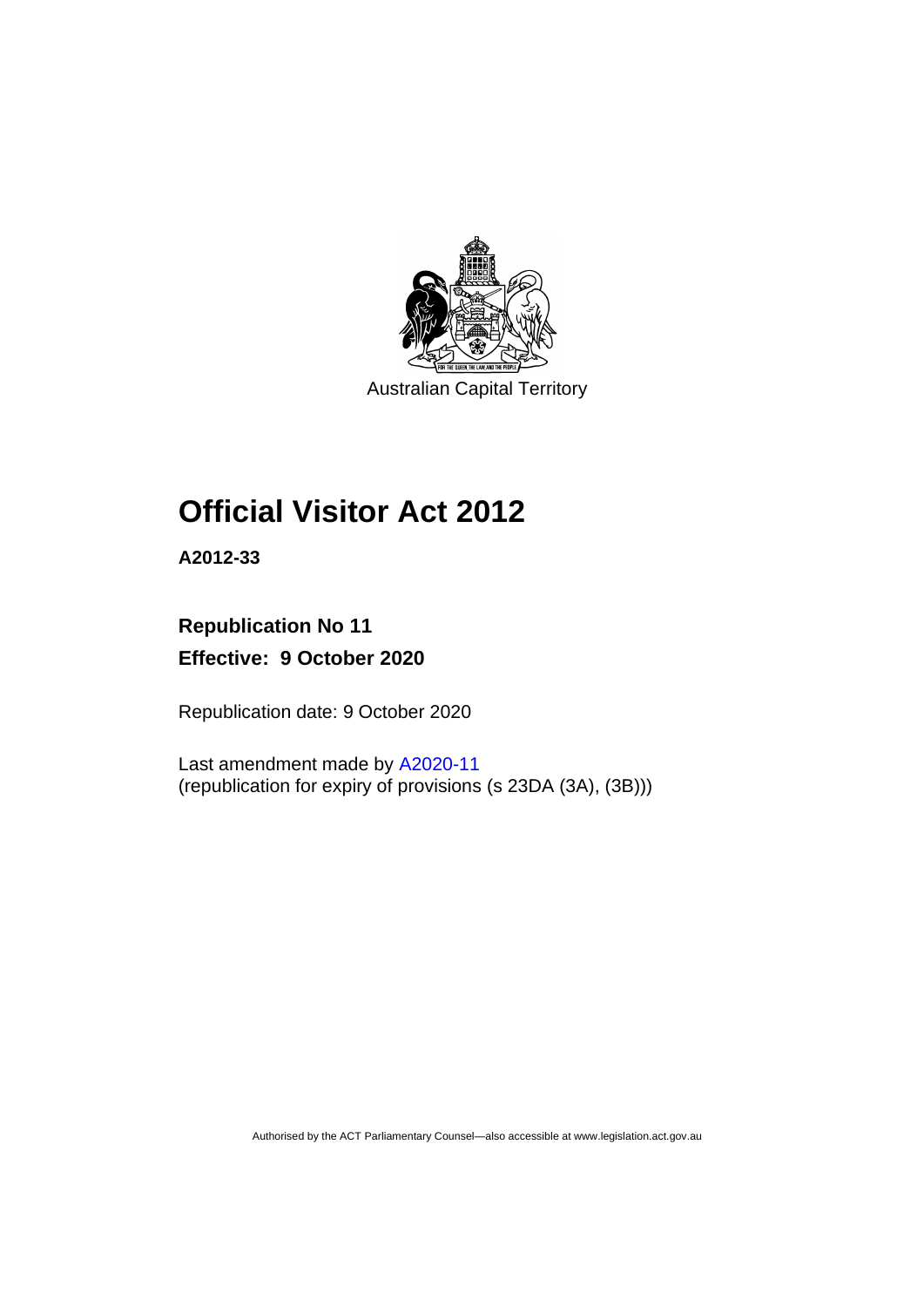#### **About this republication**

#### **The republished law**

This is a republication of the *Official Visitor Act 2012* (including any amendment made under the *[Legislation Act 2001](http://www.legislation.act.gov.au/a/2001-14)*, part 11.3 (Editorial changes)) as in force on 9 October 2020*.* It also includes any commencement, amendment, repeal or expiry affecting this republished law to 9 October 2020.

The legislation history and amendment history of the republished law are set out in endnotes 3 and 4.

#### **Kinds of republications**

The Parliamentary Counsel's Office prepares 2 kinds of republications of ACT laws (see the ACT legislation register at [www.legislation.act.gov.au\)](http://www.legislation.act.gov.au/):

- authorised republications to which the *[Legislation Act 2001](http://www.legislation.act.gov.au/a/2001-14)* applies
- unauthorised republications.

The status of this republication appears on the bottom of each page.

#### **Editorial changes**

The *[Legislation Act 2001](http://www.legislation.act.gov.au/a/2001-14)*, part 11.3 authorises the Parliamentary Counsel to make editorial amendments and other changes of a formal nature when preparing a law for republication. Editorial changes do not change the effect of the law, but have effect as if they had been made by an Act commencing on the republication date (see *[Legislation Act 2001](http://www.legislation.act.gov.au/a/2001-14)*, s 115 and s 117). The changes are made if the Parliamentary Counsel considers they are desirable to bring the law into line, or more closely into line, with current legislative drafting practice.

This republication does not include amendments made under part 11.3 (see endnote 1).

#### **Uncommenced provisions and amendments**

If a provision of the republished law has not commenced, the symbol  $\mathbf{U}$  appears immediately before the provision heading. Any uncommenced amendments that affect this republished law are accessible on the ACT legislation register [\(www.legislation.act.gov.au\)](http://www.legislation.act.gov.au/). For more information, see the home page for this law on the register.

#### **Modifications**

If a provision of the republished law is affected by a current modification, the symbol  $\mathbf{M}$  appears immediately before the provision heading. The text of the modifying provision appears in the endnotes. For the legal status of modifications, see the *[Legislation](http://www.legislation.act.gov.au/a/2001-14)  Act [2001](http://www.legislation.act.gov.au/a/2001-14)*, section 95.

#### **Penalties**

At the republication date, the value of a penalty unit for an offence against this law is \$160 for an individual and \$810 for a corporation (see *[Legislation Act 2001](http://www.legislation.act.gov.au/a/2001-14)*, s 133).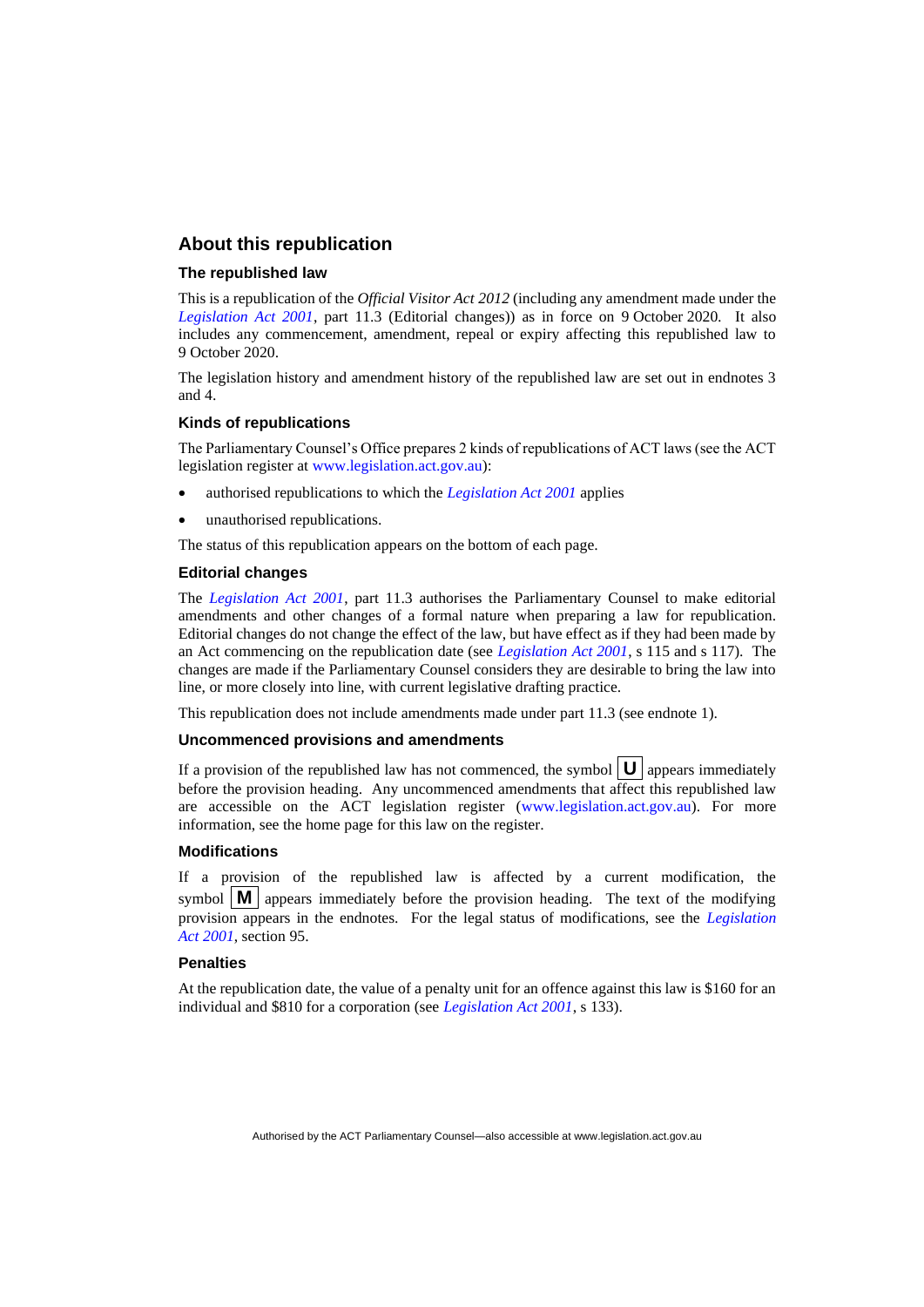

# **Official Visitor Act 2012**

### **Contents**

|                             |                                                       | Page       |
|-----------------------------|-------------------------------------------------------|------------|
| Part 1                      | <b>Preliminary</b>                                    |            |
| 1                           | Name of Act                                           | 2          |
| 3                           | Dictionary                                            | 2          |
| 4                           | <b>Notes</b>                                          | 2          |
| 5                           | Offences against Act-application of Criminal Code etc | 2          |
| Part 2                      | <b>Important concepts</b>                             |            |
| 6                           | Who is an <i>official visitor</i> ?                   | 3          |
| $\overline{7}$              | What is an operational Act?                           | 3          |
| 8                           | Who is an entitled person?                            | 3          |
| 9                           | What is a visitable place?                            | 4          |
| 9A                          | Authorisation to visit places                         | 4          |
| Part 3                      | <b>Appointment of official visitors</b>               |            |
| 10                          | Appointment                                           | 5          |
| R <sub>11</sub><br>09/10/20 | Official Visitor Act 2012<br>Effective: 09/10/20      | contents 1 |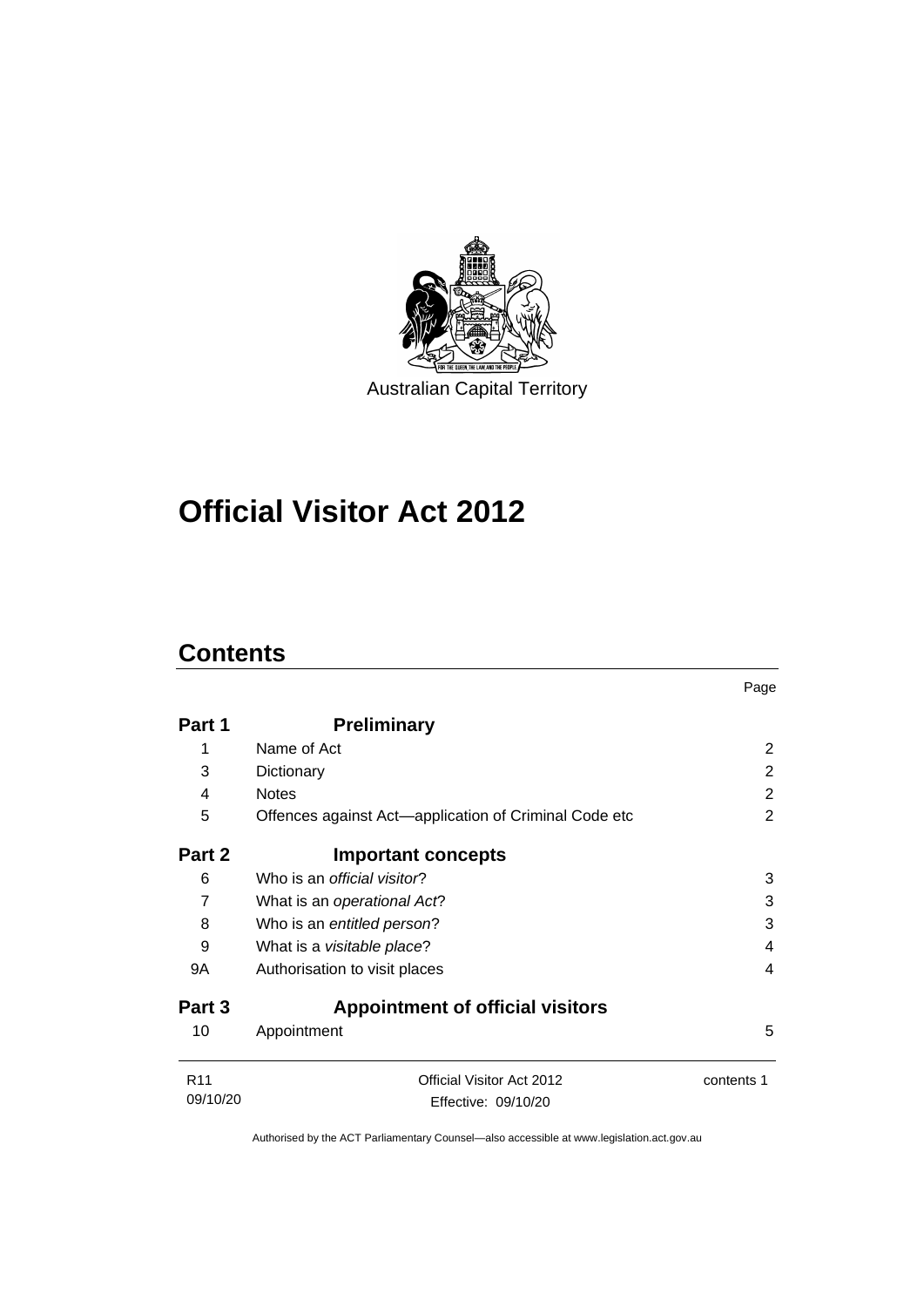| Contents |
|----------|

| 11      |                                                                        | Page                |
|---------|------------------------------------------------------------------------|---------------------|
| 12      | Conditions of appointment<br>Ending appointment                        | 6<br>$\overline{7}$ |
| 13      | Handover of records by official visitors                               | 8                   |
| Part 4  | <b>Functions of official visitors</b>                                  |                     |
| 14      | Official visitor functions                                             | 9                   |
| 14A     | Independence of official visitors                                      | 10                  |
| 15      | Official visitor may enter visitable place etc                         | 10                  |
| 16      | Official visitor must report non-compliant visitable places            | 12                  |
| 17      | Reporting of complaints                                                | 12                  |
| 18      | Assistance to official visitors                                        | 14                  |
| 19      | Offences-failure to provide assistance etc                             | 15                  |
| Part 5  | <b>Visits and complaints</b>                                           |                     |
| 20      | Operating entity must let entitled people know about official visitors | 16                  |
| 21      | Requests to meet official visitor                                      | 16                  |
| 22      | Complaints to official visitors                                        | 17                  |
| Part 5A | <b>Official visitors board</b>                                         |                     |
| 23A     | Establishment of official visitors board                               | 18                  |
| 23B     | Membership of official visitors board                                  | 18                  |
| 23C     | Official visitors board functions                                      | 19                  |
| 23D     | Official visitors board procedure                                      | 20                  |
| 23DA    | Board annual report                                                    | 20                  |
| Part 6  | <b>Miscellaneous</b>                                                   |                     |
| 23DB    | Register of visitable places                                           | 22                  |
| 23E     | Voting at meetings                                                     | 23                  |
| 23F     | Minister may make guidelines                                           | 24                  |
| 24      | Protection of officials from liability                                 | 24                  |
| 25      | Offences-use or divulge protected information                          | 25                  |
| 26      | Approved forms                                                         | 27                  |
| 27      | Regulation-making power                                                | 27                  |

contents 2 Official Visitor Act 2012 Effective: 09/10/20

R11 09/10/20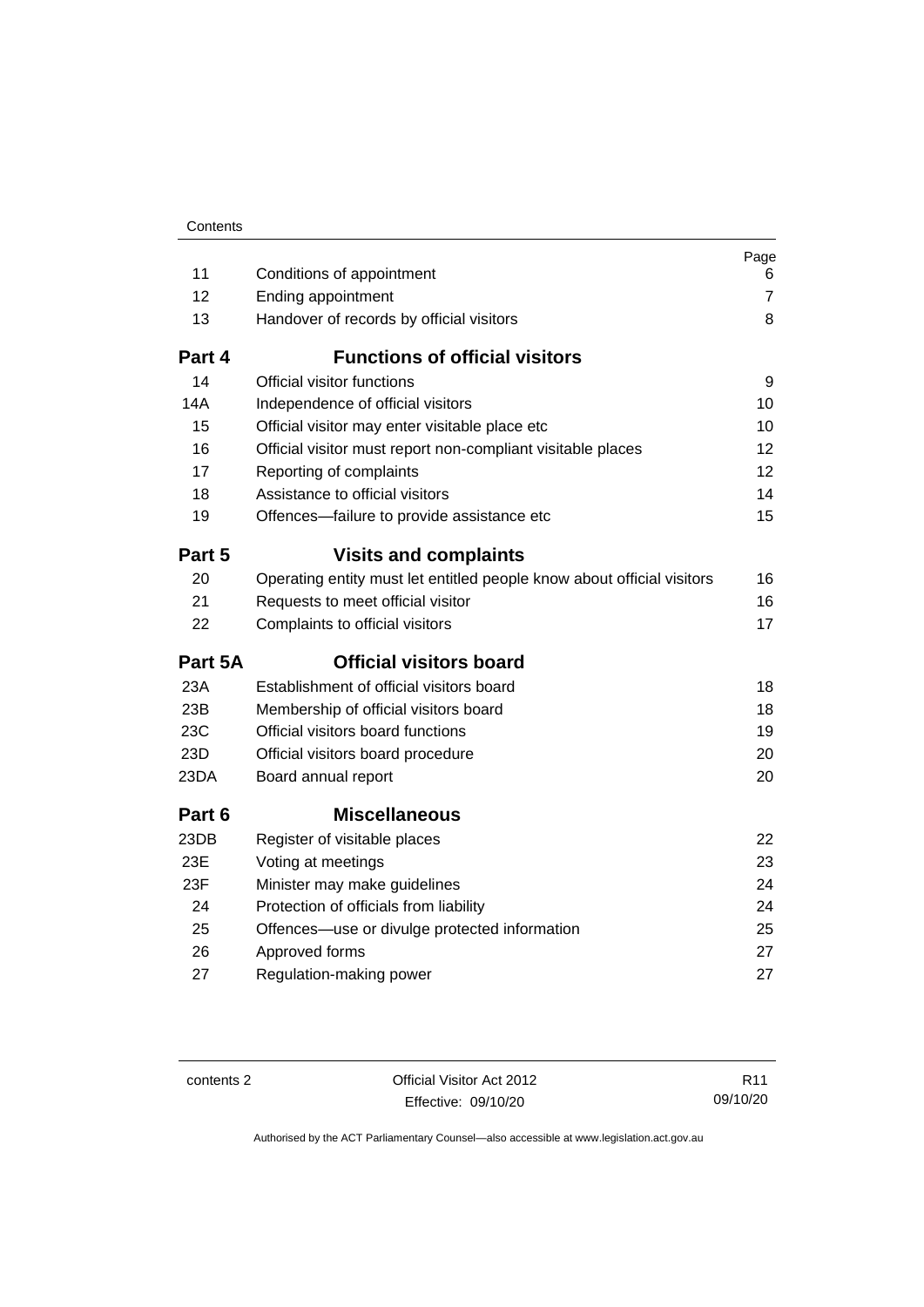|                   |                                               | Contents |
|-------------------|-----------------------------------------------|----------|
|                   |                                               | Page     |
| <b>Dictionary</b> |                                               | 28       |
|                   |                                               |          |
| <b>Endnotes</b>   |                                               |          |
| 1                 | About the endnotes                            | 30       |
| 2                 | Abbreviation key                              | 30       |
| 3                 | Legislation history                           | 31       |
| 4                 | Amendment history                             | 33       |
| 5                 | Earlier republications                        | 37       |
| 6                 | Expired transitional or validating provisions | 38       |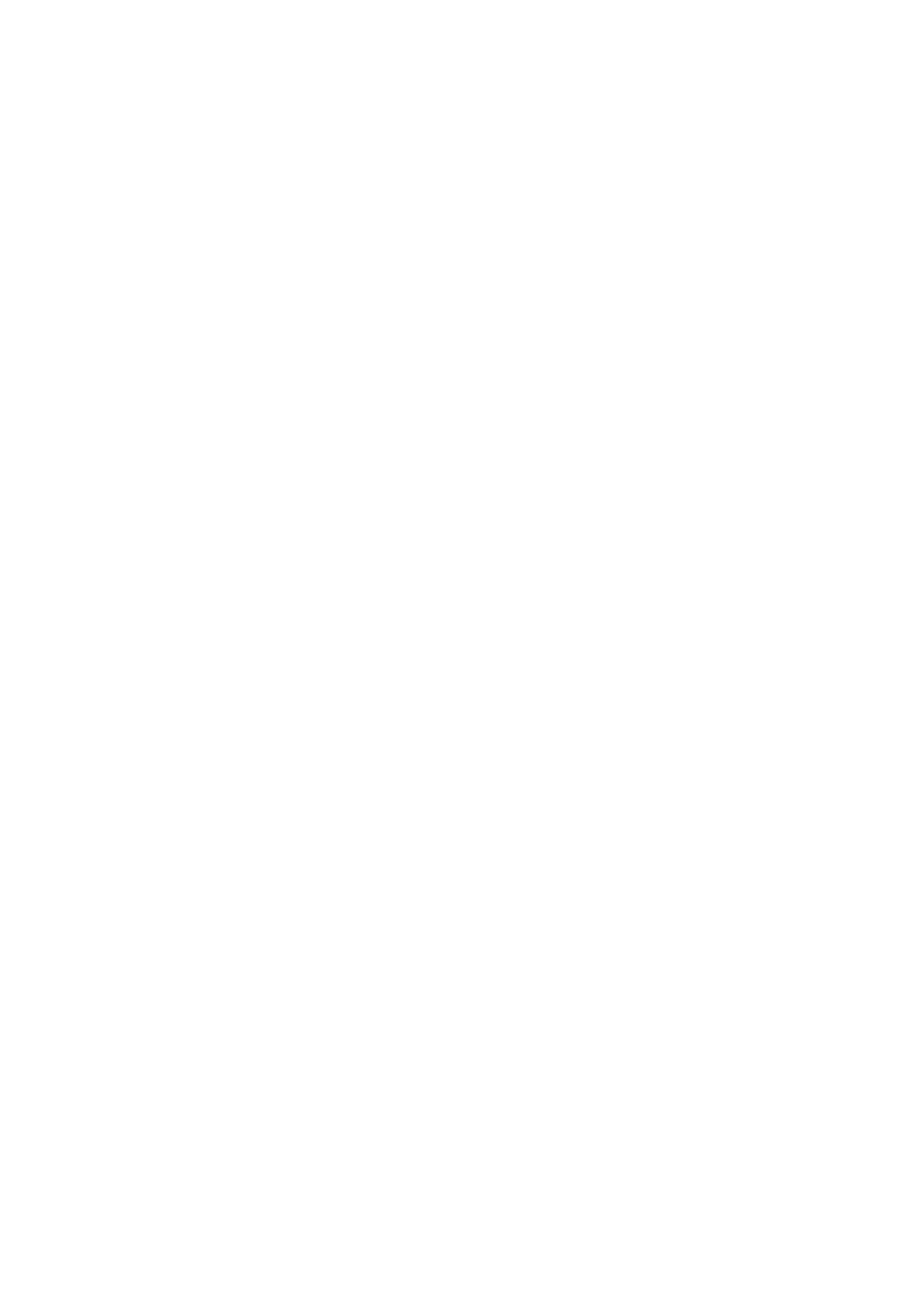

# **Official Visitor Act 2012**

An Act to provide for the appointment of official visitors, and for other purposes

R11 09/10/20

ׅ֖֖֚֚֡֡֬֝֬

page 1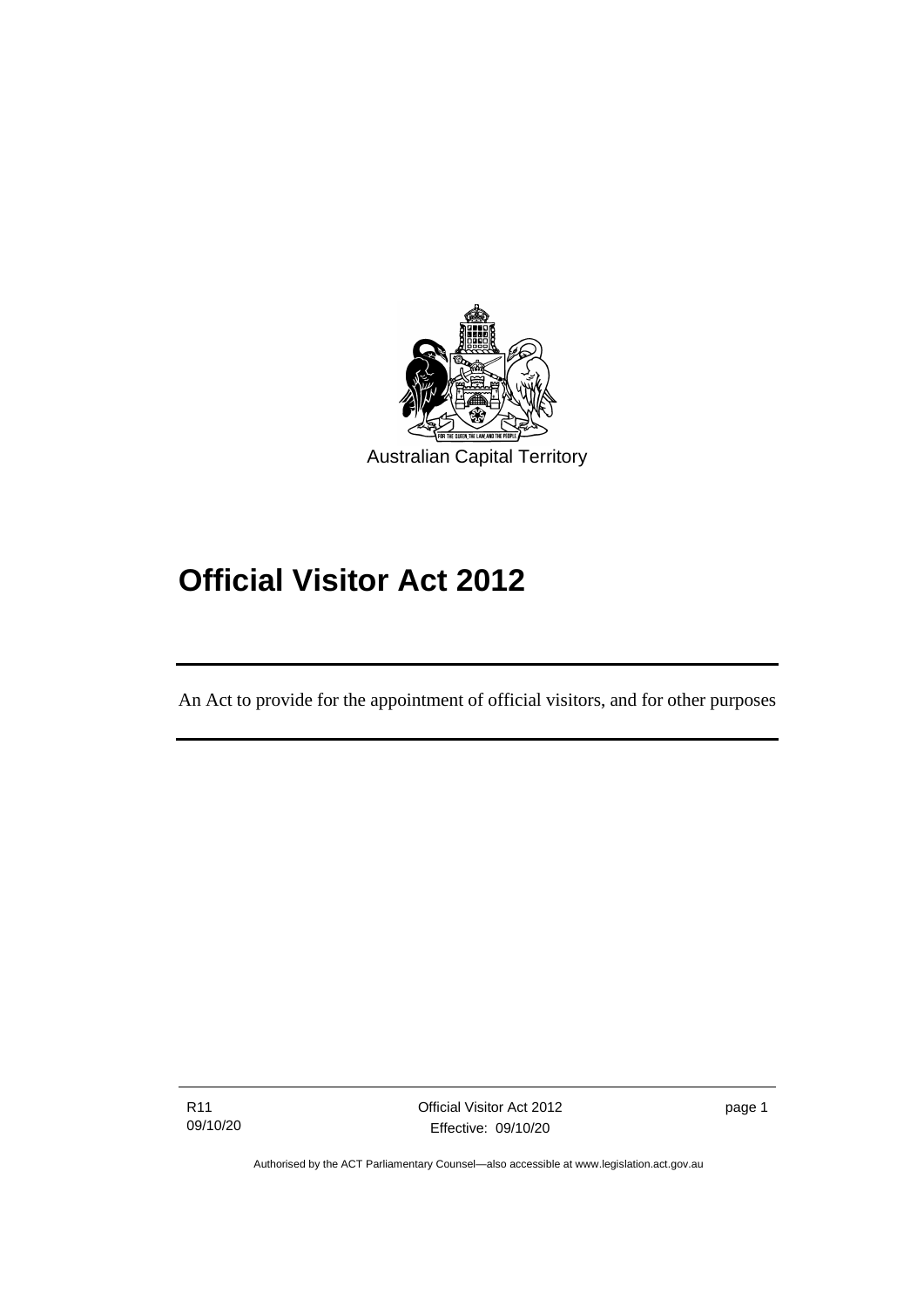#### **Part 1** Preliminary

Section 1

### <span id="page-7-0"></span>**Part 1 Preliminary**

#### <span id="page-7-1"></span>**1 Name of Act**

This Act is the *Official Visitor Act 2012*.

#### <span id="page-7-2"></span>**3 Dictionary**

The dictionary at the end of this Act is part of this Act.

*Note 1* The dictionary at the end of this Act defines certain terms used in this Act, and includes references (*signpost definitions*) to other terms defined elsewhere in this Act.

> For example, the signpost definition '*operational Act*—see section 7.' means that the term 'operational Act' is defined in that section.

*Note 2* A definition in the dictionary (including a signpost definition) applies to the entire Act unless the definition, or another provision of the Act, provides otherwise or the contrary intention otherwise appears (see [Legislation Act,](http://www.legislation.act.gov.au/a/2001-14) s 155 and s 156 (1)).

#### <span id="page-7-3"></span>**4 Notes**

A note included in this Act is explanatory and is not part of this Act.

*Note* See the [Legislation Act,](http://www.legislation.act.gov.au/a/2001-14) s 127 (1), (4) and (5) for the legal status of notes.

<span id="page-7-4"></span>**5 Offences against Act—application of Criminal Code etc**

Other legislation applies in relation to offences against this Act.

*Note 1 Criminal Code* The [Criminal Code,](http://www.legislation.act.gov.au/a/2002-51) ch 2 applies to all offences against this Act (see Code, pt 2.1). The chapter sets out the general principles of criminal responsibility (including burdens of proof and general defences), and defines terms used

for offences to which the Code applies (eg *conduct*, *intention*, *recklessness* and *strict liability*).

*Note 2 Penalty units*

The [Legislation Act,](http://www.legislation.act.gov.au/a/2001-14) s 133 deals with the meaning of offence penalties that are expressed in penalty units.

page 2 Official Visitor Act 2012 Effective: 09/10/20

R11 09/10/20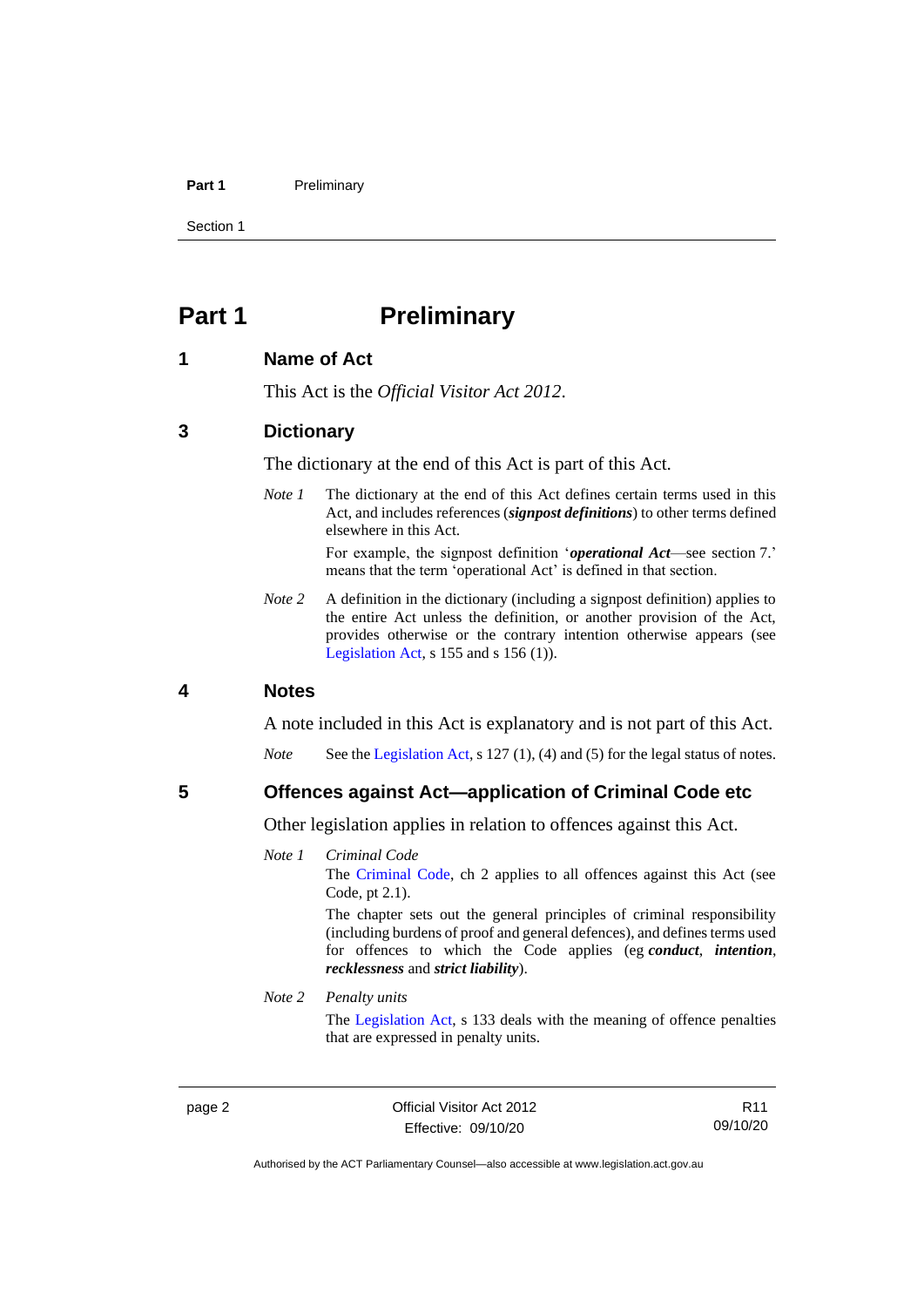### <span id="page-8-0"></span>**Part 2 Important concepts**

#### <span id="page-8-1"></span>**6 Who is an** *official visitor***?**

For this Act:

*official visitor*, for a visitable place, means a person authorised to visit the place under section 9A.

#### <span id="page-8-2"></span>**7 What is an** *operational Act***?**

Each of the following is an *operational Act*:

- (a) the *[Children and Young People Act 2008](http://www.legislation.act.gov.au/a/2008-19)*;
- (b) the *[Corrections Management Act 2007](http://www.legislation.act.gov.au/a/2007-15)*;
- (c) the *[Disability Services Act 1991](http://www.legislation.act.gov.au/a/1991-98)*;
- (d) the *[Housing Assistance Act 2007](http://www.legislation.act.gov.au/a/2007-8)*;
- (e) the *[Mental Health Act 2015](http://www.legislation.act.gov.au/a/2015-38)*.
- *Note* A reference to an Act includes a reference to the statutory instruments made or in force under the Act, including regulations (see [Legislation](http://www.legislation.act.gov.au/a/2001-14)  [Act,](http://www.legislation.act.gov.au/a/2001-14) s 104).

#### <span id="page-8-3"></span>**8 Who is an** *entitled person***?**

For this Act:

*entitled person*, at a visitable place, means—

- (a) for a visitable place under the *[Children and Young People](http://www.legislation.act.gov.au/a/2008-19)  Act [2008](http://www.legislation.act.gov.au/a/2008-19)*—see that [Act,](https://www.legislation.act.gov.au/a/2008-19) section 37, definition of *entitled person*; and
- (b) for a visitable place under the *[Corrections Management](http://www.legislation.act.gov.au/a/2007-15)  Act [2007](http://www.legislation.act.gov.au/a/2007-15)*—see that [Act,](https://www.legislation.act.gov.au/a/2007-15) section 57, definition of *entitled person*; and
- (c) for a visitable place under the *[Disability Services Act 1991](http://www.legislation.act.gov.au/a/1991-98)*—see that [Act,](https://www.legislation.act.gov.au/a/1991-98) section 8A, definition of *entitled person*; and

page 3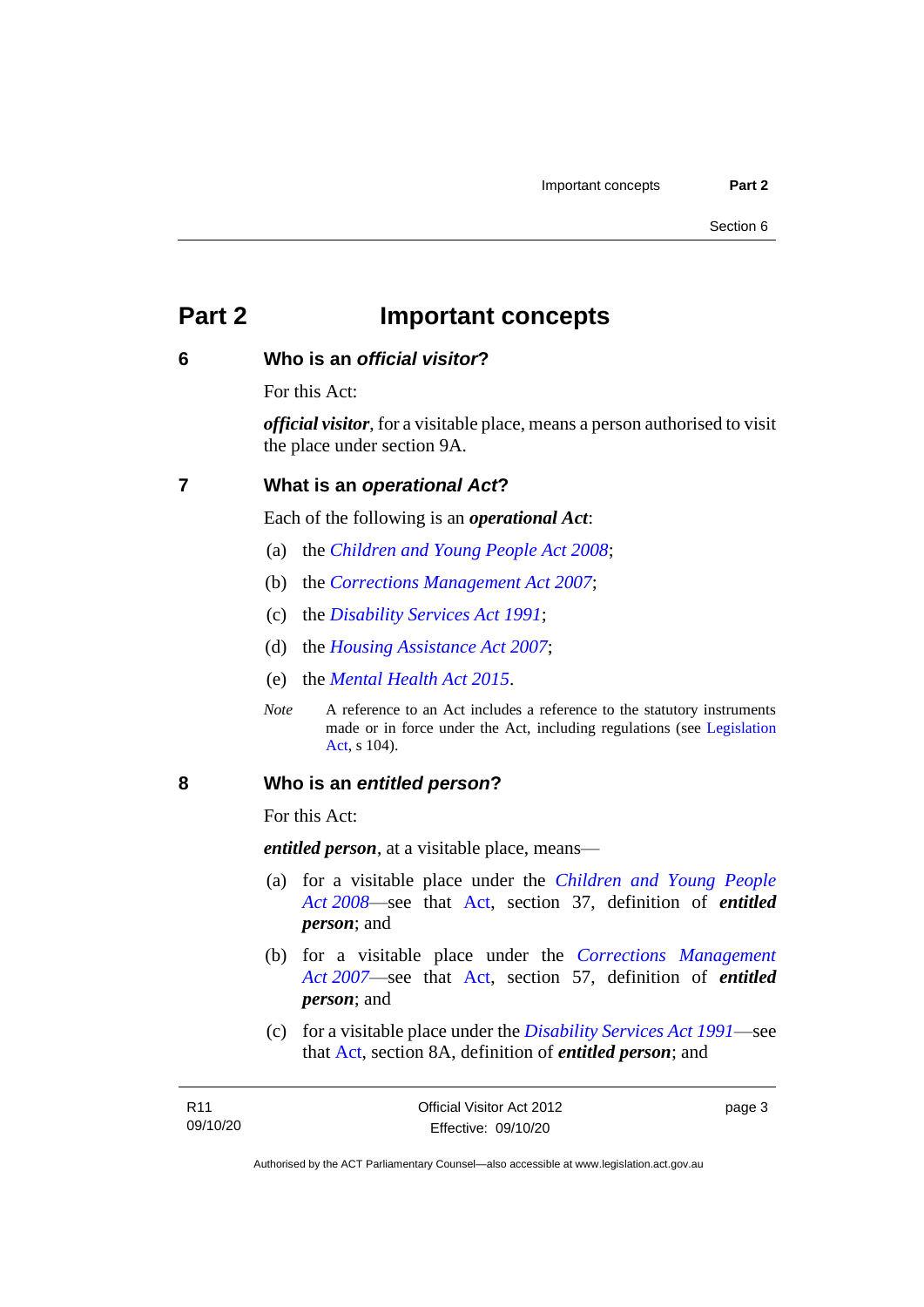Section 9

- (d) for a visitable place under the *[Housing Assistance Act 2007](http://www.legislation.act.gov.au/a/2007-8)* see that [Act,](https://www.legislation.act.gov.au/a/2007-8) section 25V, definition of *entitled person*; and
- (e) for a visitable place under the *[Mental Health Act 2015](http://www.legislation.act.gov.au/a/2015-38)*—see that [Act,](https://www.legislation.act.gov.au/a/2015-38) section 208, definition of *entitled person*.

<span id="page-9-0"></span>**9 What is a** *visitable place***?**

For this Act:

*visitable place* means a place mentioned in each of the following:

- (a) the *[Children and Young People Act](http://www.legislation.act.gov.au/a/2008-19) 2008*, section 37, definition of *visitable place*;
- (b) the *[Corrections Management Act](http://www.legislation.act.gov.au/a/2007-15) 2007*, section 57, definition of *visitable place*;
- (c) the *[Disability Services Act 1991](http://www.legislation.act.gov.au/a/1991-98)*, section 8B;
- (d) the *[Housing Assistance Act 2007](http://www.legislation.act.gov.au/a/2007-8)*, section 25V, definition of *visitable place*;
- (e) the *[Mental Health Act 2015](http://www.legislation.act.gov.au/a/2015-38)*, section 208, definition of *visitable place*.

#### <span id="page-9-1"></span>**9A Authorisation to visit places**

- (1) An official visitor appointed under section 10 (1) for a visitable place is authorised to visit the place.
- (2) An official visitor appointed under section 10 (1) for a visitable place is authorised to visit another visitable place if asked, in writing, to visit the place, or deal with an entitled person at the place, by—
	- (a) an official visitor appointed under section 10 (1) for the place; or
	- (b) the official visitors board.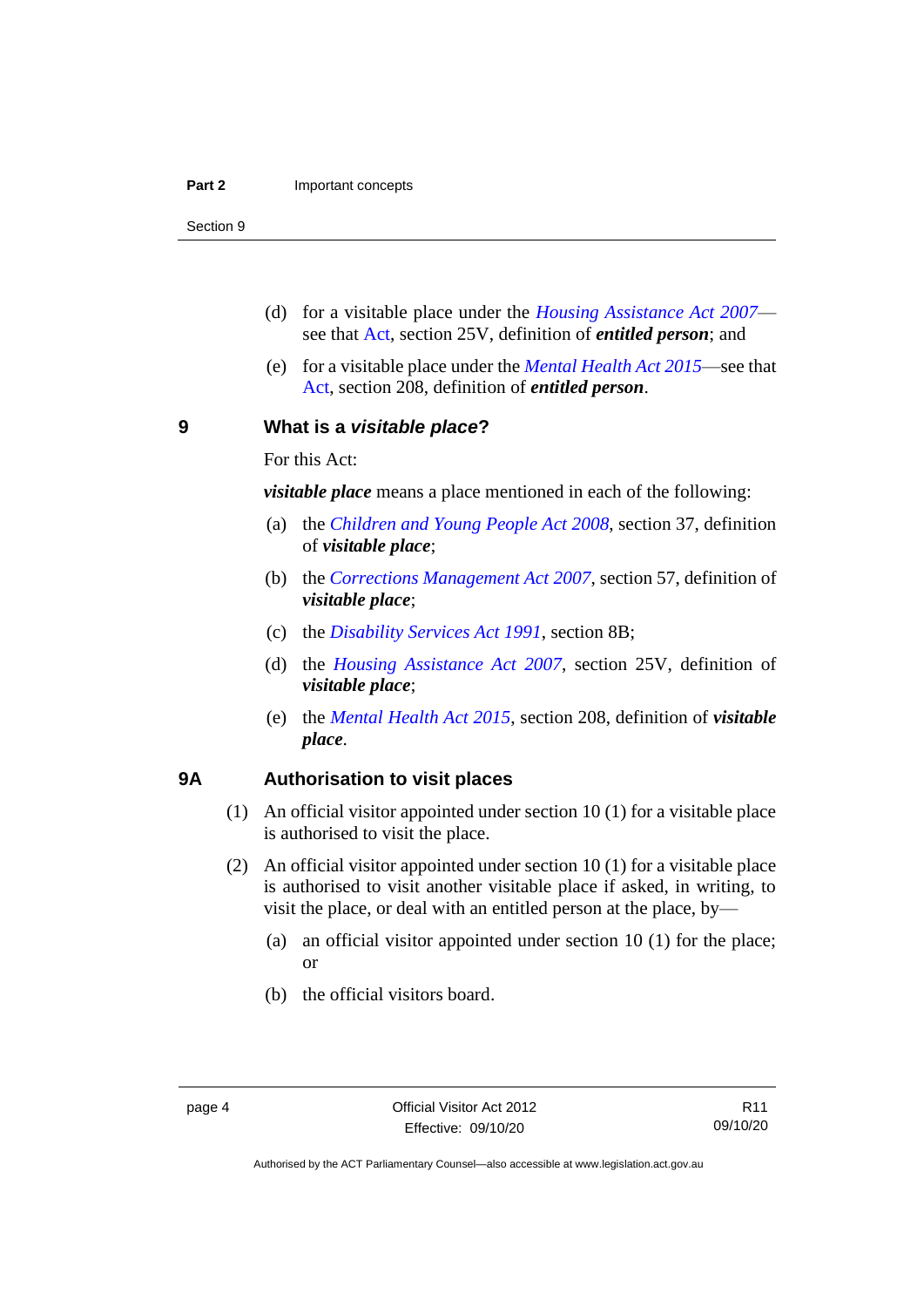### <span id="page-10-0"></span>**Part 3 Appointment of official visitors**

#### <span id="page-10-1"></span>**10 Appointment**

- (1) The Minister must appoint the following:
	- (a) for a visitable place under the *[Children and Young People](http://www.legislation.act.gov.au/a/2008-19)  Act [2008](http://www.legislation.act.gov.au/a/2008-19)*—at least 2 official visitors, including 1 official visitor who is an Aboriginal or Torres Strait Islander person;
	- (b) for a visitable place under the *[Corrections Management](http://www.legislation.act.gov.au/a/2007-15)  Act [2007](http://www.legislation.act.gov.au/a/2007-15)*—at least 2 official visitors, including 1 official visitor who is an Aboriginal or Torres Strait Islander person;
	- (c) for a visitable place under the *[Disability Services Act 1991](http://www.legislation.act.gov.au/a/1991-98)*—at least 1 official visitor;
	- (d) for a visitable place under the *[Housing Assistance Act 2007](http://www.legislation.act.gov.au/a/2007-8)*—at least 1 official visitor;
	- (e) for a visitable place under the *[Mental Health Act 2015](http://www.legislation.act.gov.au/a/2015-38)*—at least 1 official visitor.
- (2) The Minister may appoint a person as an official visitor for a visitable place only if—
	- (a) the Minister has consulted the operational Minister for the place; and
	- (b) satisfied on reasonable grounds that the person has suitable qualifications or experience to exercise the functions of an official visitor for the place.
- (3) However, the Minister must not appoint a person as an official visitor for a visitable place if the person—
	- (a) is a public employee; or
	- (b) has a relevant interest in relation to the place.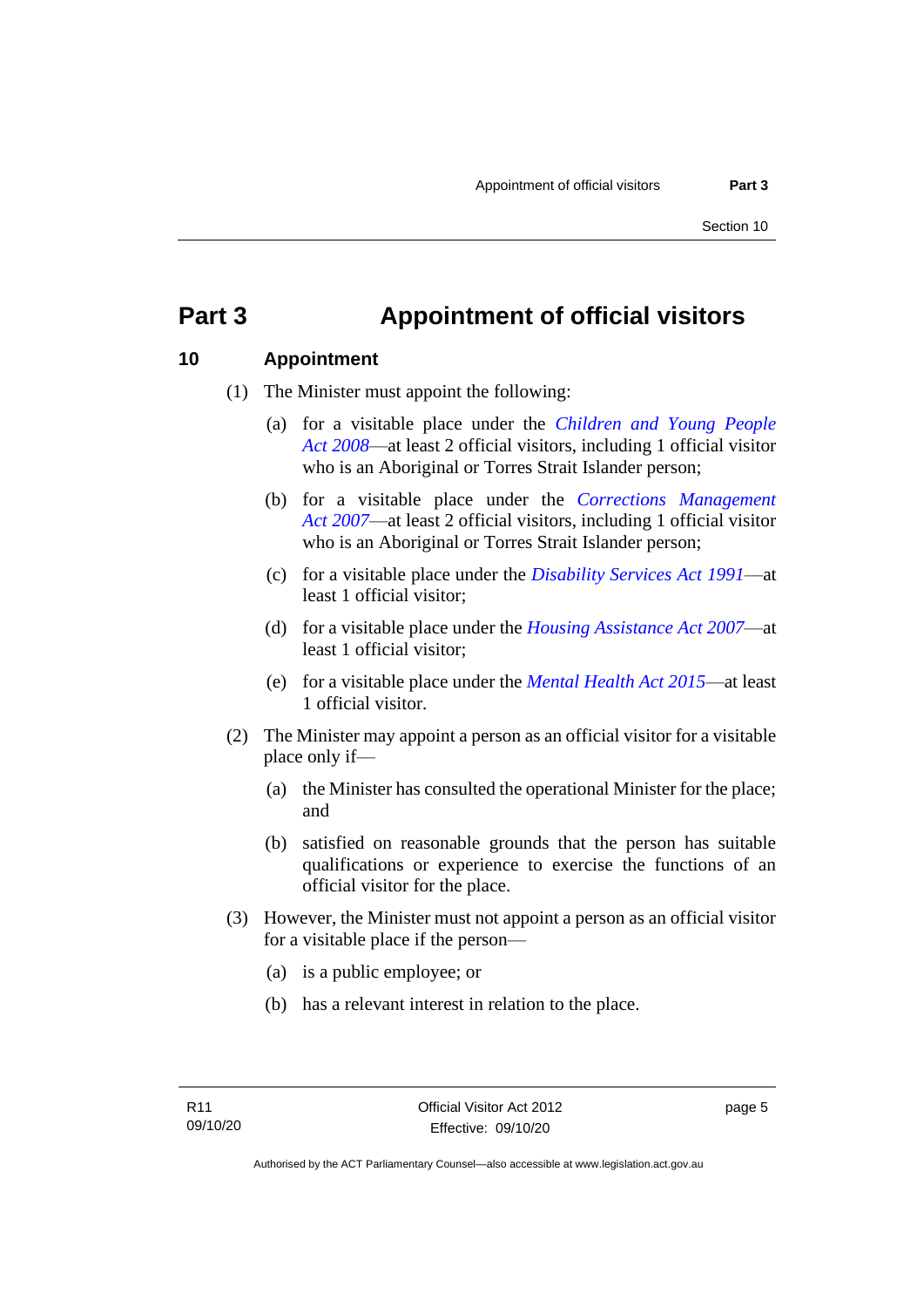Section 11

- (4) An operational Act may prescribe additional requirements for deciding whether or not to appoint a person as an official visitor for a visitable place.
- (5) In this section:

*Aboriginal or Torres Strait Islander person* means a person who—

- (a) is a descendant of an Aboriginal person or Torres Strait Islander person; and
- (b) identifies as an Aboriginal person or Torres Strait Islander person; and
- (c) is accepted as an Aboriginal person or Torres Strait Islander person by an Aboriginal community or Torres Strait Islander community.

*relevant interest*, in relation to a visitable place, means—

- (a) a direct interest in a contract with the place or an entity providing services to the visitable place; or
- (b) a financial interest in the place.

#### <span id="page-11-0"></span>**11 Conditions of appointment**

- (1) An appointment as an official visitor must not be for longer than 3 years.
- (2) The conditions of appointment of an official visitor are the conditions agreed between the Minister and the person, subject to any determination under the *[Remuneration Tribunal Act 1995](http://www.legislation.act.gov.au/a/1995-55)*.
	- *Note 1* For the making of appointments (including acting appointments), see the [Legislation Act,](http://www.legislation.act.gov.au/a/2001-14) pt 19.3.
	- *Note 2* Certain Ministerial appointments require consultation with an Assembly committee and are disallowable (see [Legislation Act,](http://www.legislation.act.gov.au/a/2001-14) div 19.3.3).
	- *Note 3* A person may be reappointed to a position if the person is eligible to be appointed to the position (see [Legislation Act,](http://www.legislation.act.gov.au/a/2001-14) s 208 and dict, pt 1, def *appoint*).

R11 09/10/20

Authorised by the ACT Parliamentary Counsel—also accessible at www.legislation.act.gov.au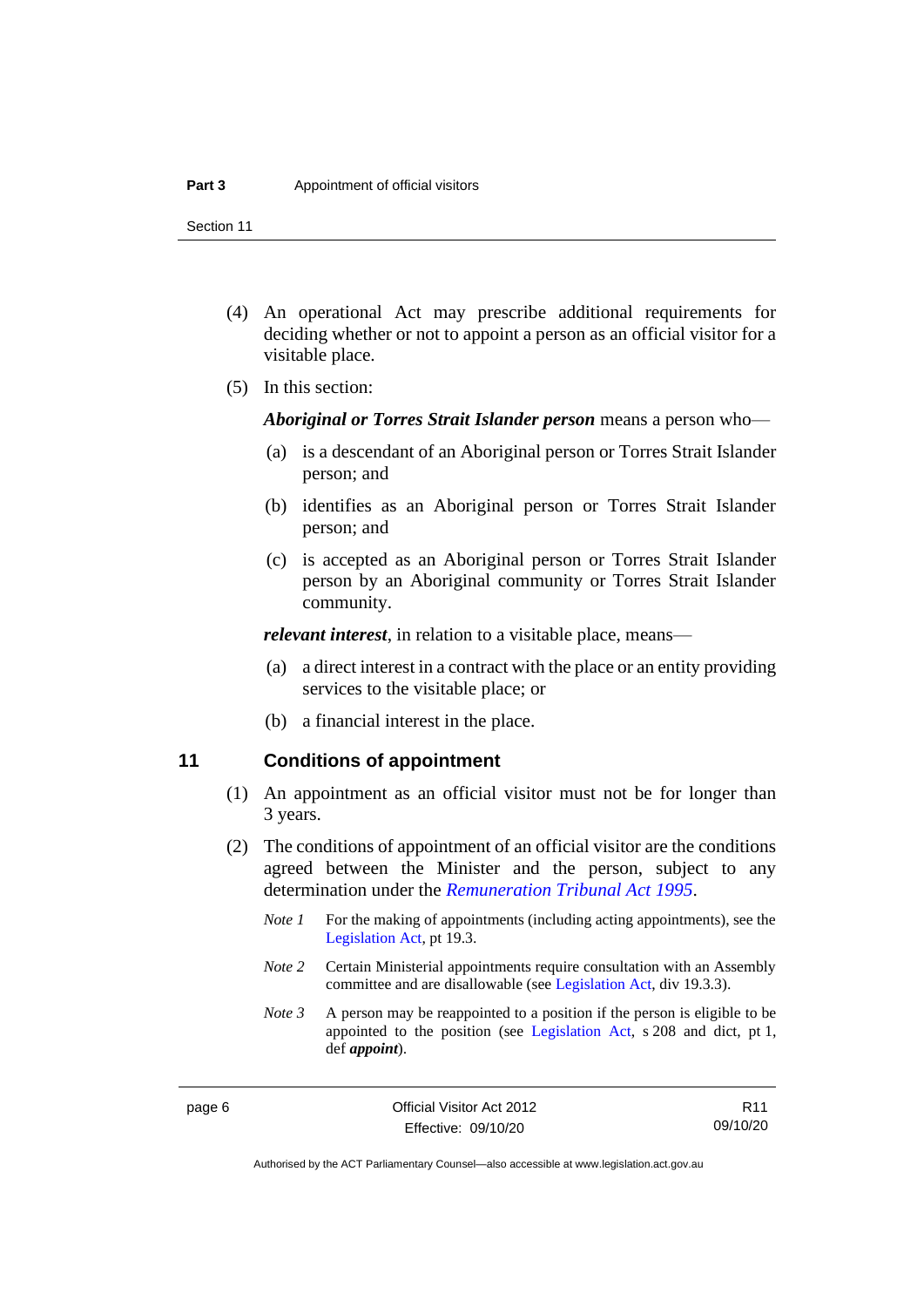### <span id="page-12-0"></span>**12 Ending appointment**

- (1) The Minister may end a person's appointment as an official visitor—
	- (a) for misbehaviour; or
	- (b) if the person—
		- (i) does not comply with any requirement in a guideline made under section 23F; and
		- (ii) continues to fail to visit the visitable place as required for 4 consecutive weeks; or
	- (c) if an operational Act prescribes requirements that the person must satisfy to be appointed as an official visitor—if the person no longer satisfies the criteria.
- (2) The Minister must end the person's appointment as an official visitor—
	- (a) for physical or mental incapacity, if the incapacity substantially affects the exercise of the person's functions; or
	- (b) if the person fails to take all reasonable steps to avoid being placed in a position where a conflict of interest arises during the exercise of the person's functions.
- (3) A person's appointment as an official visitor ends, by force of this section, if the person becomes a public employee.
	- *Note* A person's appointment also ends if the person resigns (see Legislation [Act,](http://www.legislation.act.gov.au/a/2001-14) s 210).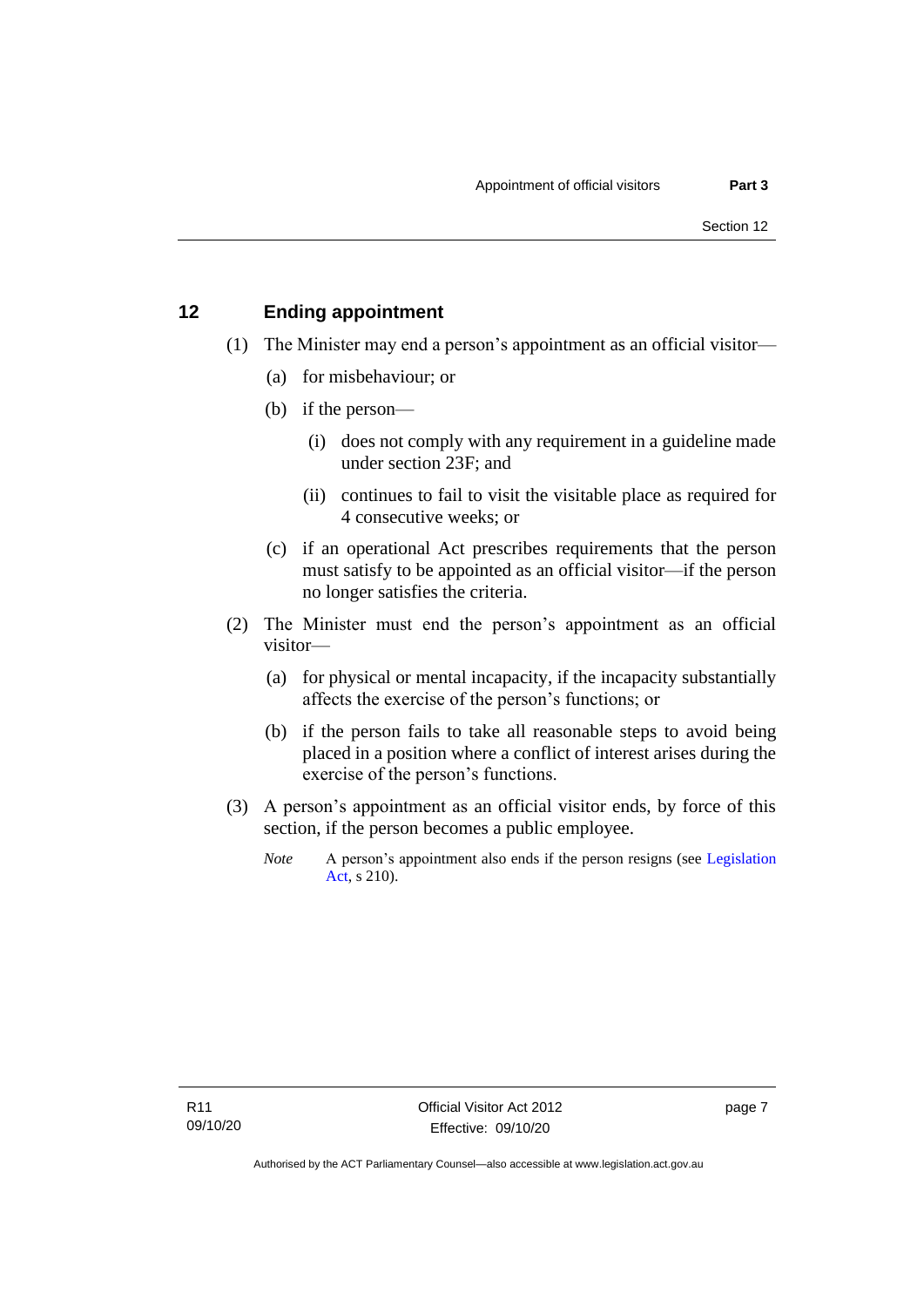Section 13

#### <span id="page-13-0"></span>**13 Handover of records by official visitors**

- (1) This section applies if a person's appointment as an official visitor ends.
- (2) The person must, not later than 7 days after the day the appointment ends, give any official visitor record held by the person in relation to a visitable place to—
	- (a) the official visitors executive officer; or
	- (b) another official visitor for the place.
- (3) In this section:

*official visitor record* held by a person, means—

- (a) a record made or received by the person because of the person's functions as an official visitor; or
- (b) information held by the person because of the person's functions as an official visitor.

Authorised by the ACT Parliamentary Counsel—also accessible at www.legislation.act.gov.au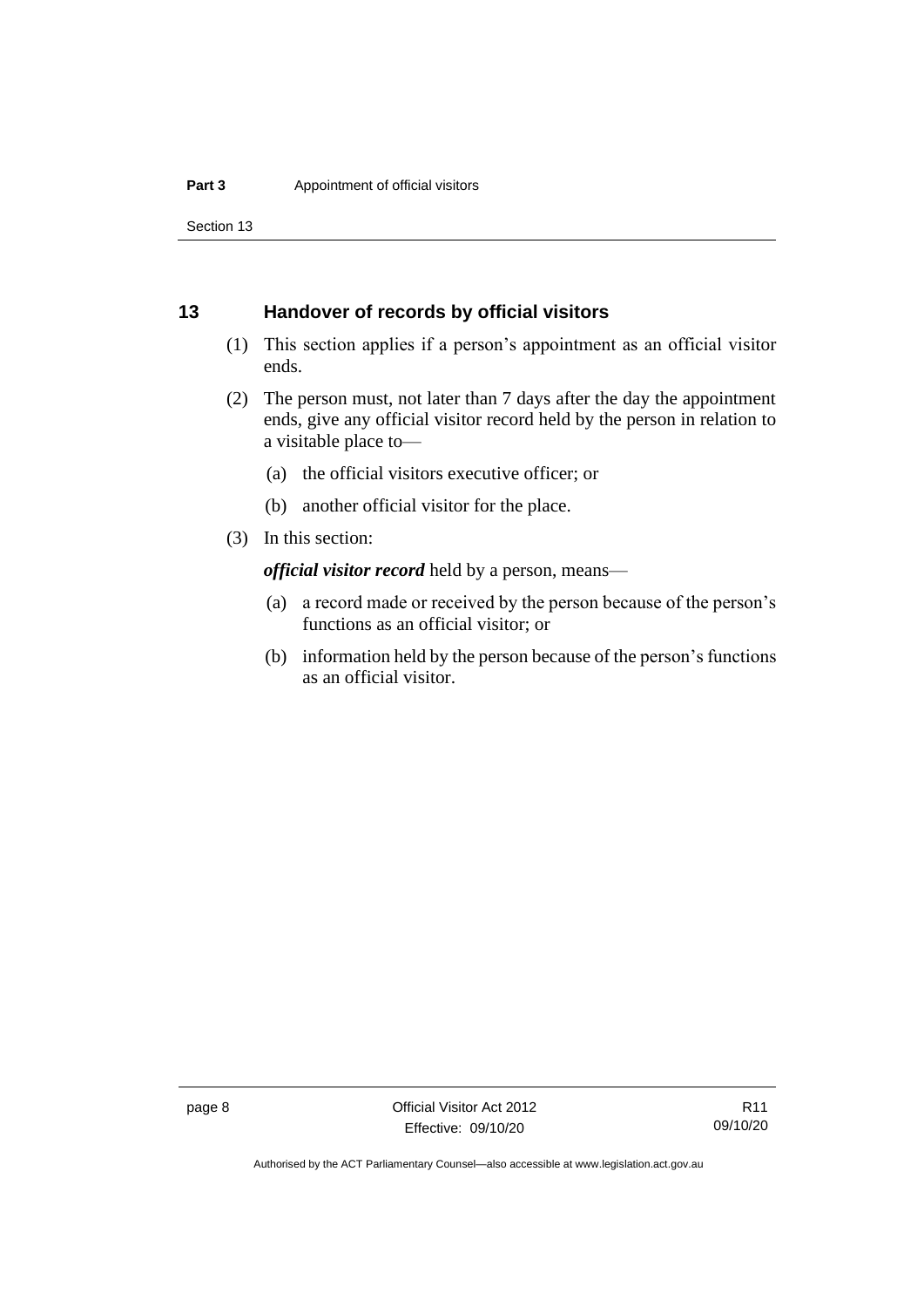### <span id="page-14-0"></span>**Part 4 Functions of official visitors**

#### <span id="page-14-1"></span>**14 Official visitor functions**

- (1) An official visitor for a visitable place has the following functions:
	- (a) to visit the place and meet entitled people at the place;
	- (b) to monitor conditions, services and practices in the place;
	- (c) to investigate and seek to resolve complaints from, or on behalf of, entitled people at the place;
	- (d) to identify and report on systemic issues adversely affecting entitled people at the place;
	- (e) if appropriate, to refer complaints or issues from, or on behalf of, entitled people at the place to relevant investigative entities;
	- (f) to report to the Minister and operational Minister for the place as required under this Act;
	- (g) to exercise any other function given to an official visitor under this Act, an operational Act or another territory law.
- (2) An official visitor must, in exercising the official visitor's functions—
	- (a) respect and promote the human rights of entitled people; and
	- (b) promote the provision of services to, and care and treatment of, entitled people that is high quality and centres on the needs of entitled people; and
	- (c) have regard to the wishes of entitled people in relation to visits to visitable places and how complaints from or on behalf of entitled people are dealt with; and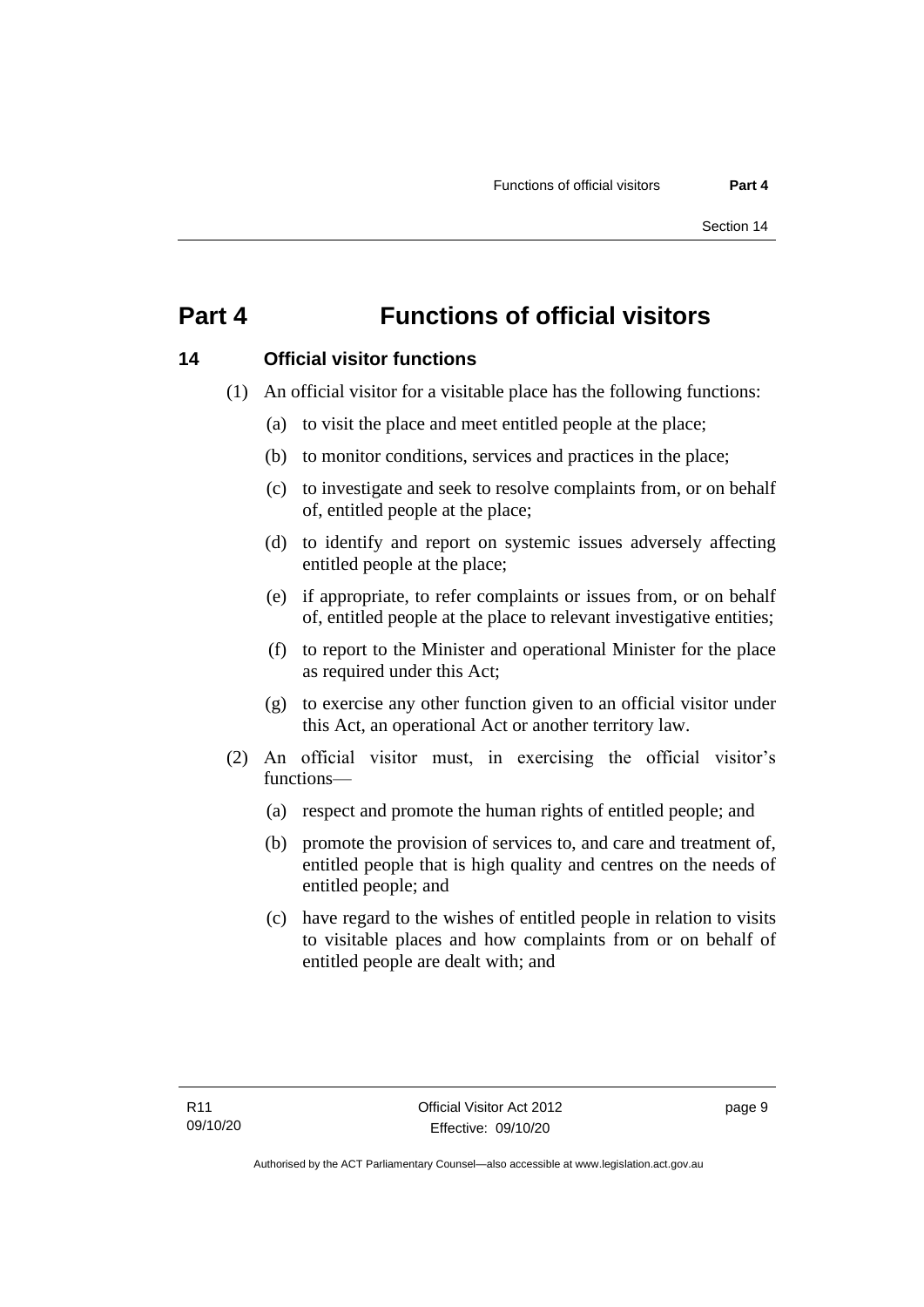#### **Part 4** Functions of official visitors

Section 14A

- (d) encourage the early resolution of complaints from, or on behalf of, entitled people whenever reasonable and practicable to do so; and
- (e) have regard to the objects and principles in operational Acts.

#### <span id="page-15-0"></span>**14A Independence of official visitors**

Except as provided in this Act or another territory law, an official visitor is not subject to the direction of anyone else in relation to the exercise of a function under this Act.

#### <span id="page-15-1"></span>**15 Official visitor may enter visitable place etc**

(1) An official visitor for a visitable place may, at any reasonable time, enter the visitable place following a complaint or at the official visitor's own initiative.

#### **Example—time that would not be reasonable**

a time that would hinder a search, or coincide with an escape attempt, at a visitable place

- (2) The official visitor may, when at the visitable place, inspect any health record or any other record relating to an entitled person at the visitable place if—
	- (a) the official visitor has the entitled person's—
		- (i) written consent; or
		- (ii) oral consent, if a written record of the consent is made by a person who heard the consent being given; or
	- (b) the official visitor—
		- (i) has taken reasonable steps to find out if the entitled person consents; and
		- (ii) reasonably believes the entitled person may not be able to make a decision about consent or communicate that decision; and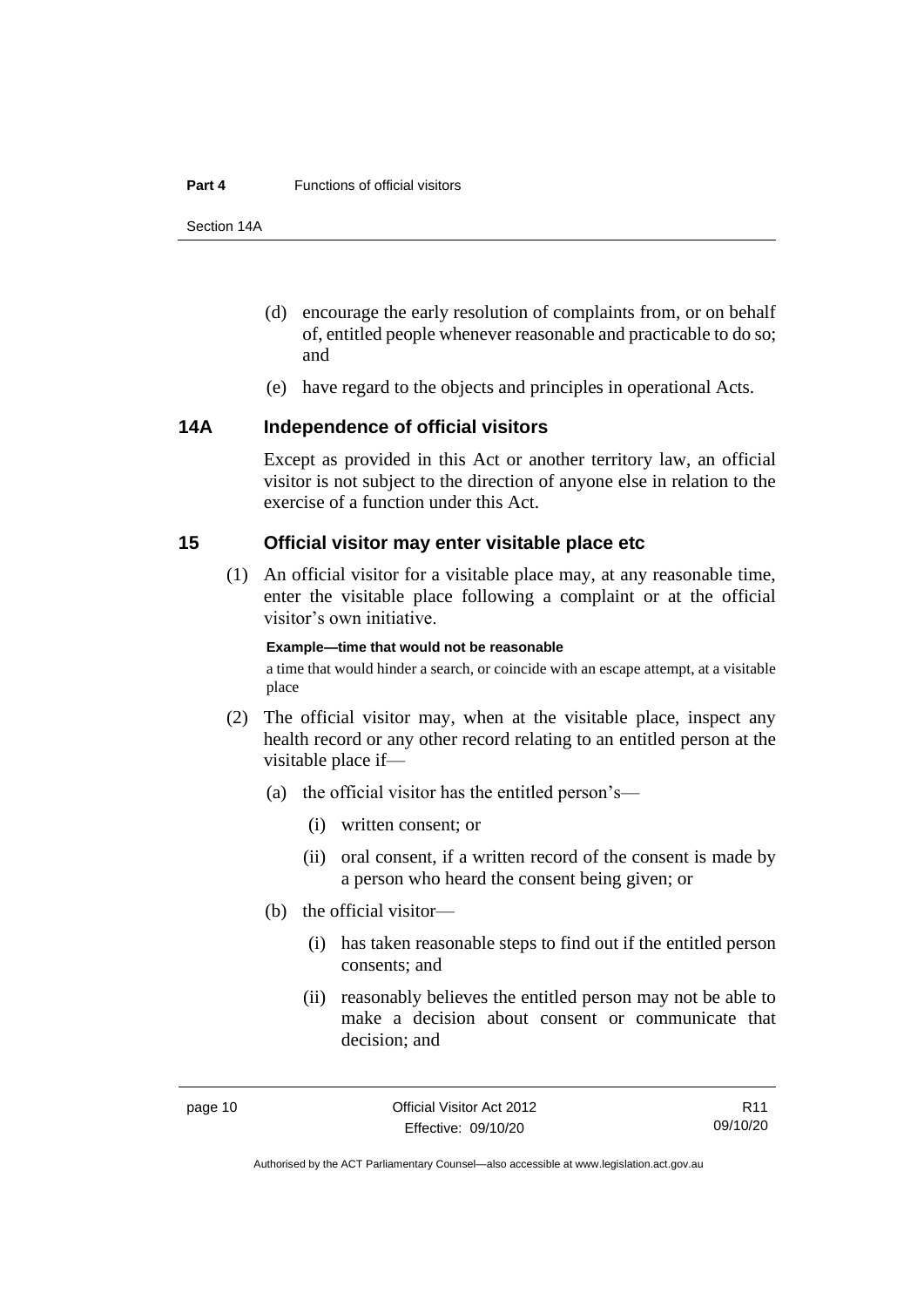- (iii) reasonably believes that access to the record is necessary and appropriate to allow the official visitor to exercise the official visitor's functions under this Act; and
- (iv) the entitled person has not told, or otherwise indicated to, the official visitor that the person does not consent.

**Examples—other record relating to an entitled person**

for an entitled person in a mental health facility—dietary plans, behavioural plans, records about seclusion or chemical restraint, day plans, lists of rostered carers

- (3) If subsection (2) (b) applies and an official visitor inspects a record, the official visitor must, as soon as practicable, take reasonable steps to make the entitled person aware that the records were inspected.
- (4) The operating entity for a visitable place must keep a record of each time an official visitor accesses a record in accordance with subsection  $(2)$  (b).
- (5) The official visitor may also, when at the visitable place, inspect any other record required to be kept under the operational Act.
- (6) Subsection (2) (b) does not apply to any sensitive information (as defined under the *[Children and Young People Act 2008](http://www.legislation.act.gov.au/a/2008-19)*, section 845) included in a record.

*Note* The *[Children and Young People Act 2008](http://www.legislation.act.gov.au/a/2008-19)*, s 39 also deals with access to sensitive information by an official visitor.

- (7) Without limiting this section, the operational Act may prescribe minimum requirements for—
	- (a) a visit by the official visitor to the visitable place; and
	- (b) inspecting records under this section.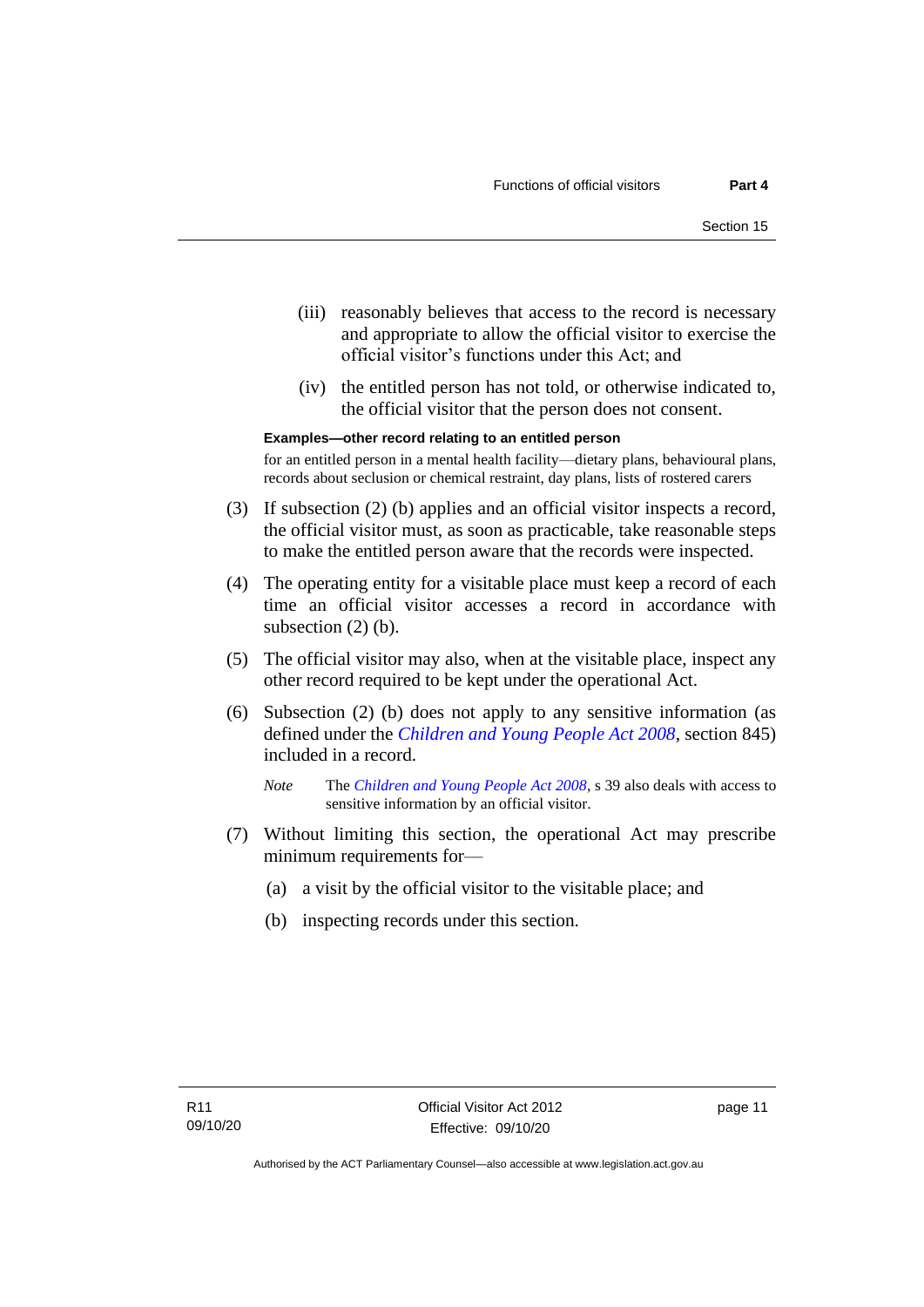Section 16

#### <span id="page-17-0"></span>**16 Official visitor must report non-compliant visitable places**

- (1) This section applies if an official visitor for a visitable place believes on reasonable grounds that any of the following is not in accordance with the operational Act for the place:
	- (a) the care and other services provided to an entitled person at the place;
	- (b) the living conditions and activities of an entitled person at the place;
	- (c) if an entitled person is detained under the operational Act at the place—the detention of the person at the place (including any aspect of the treatment, living conditions, work or activities of the detainee).
- (2) The official visitor—
	- (a) must report the belief to the operational Minister; and
	- (b) may report the belief to—
		- (i) the relevant director-general; and
		- (ii) the public advocate; and
		- (iii) the official visitors board; and
		- (iv) the senior practitioner.
- (3) An operational Act may prescribe other reporting requirements for the visitable place.

#### <span id="page-17-1"></span>**17 Reporting of complaints**

- (1) An official visitor for a visitable place must prepare for each quarter—
	- (a) a written report (a *full report*) stating—
		- (i) the number and kinds of complaints received by the official visitor in relation to the place; and

R11 09/10/20

Authorised by the ACT Parliamentary Counsel—also accessible at www.legislation.act.gov.au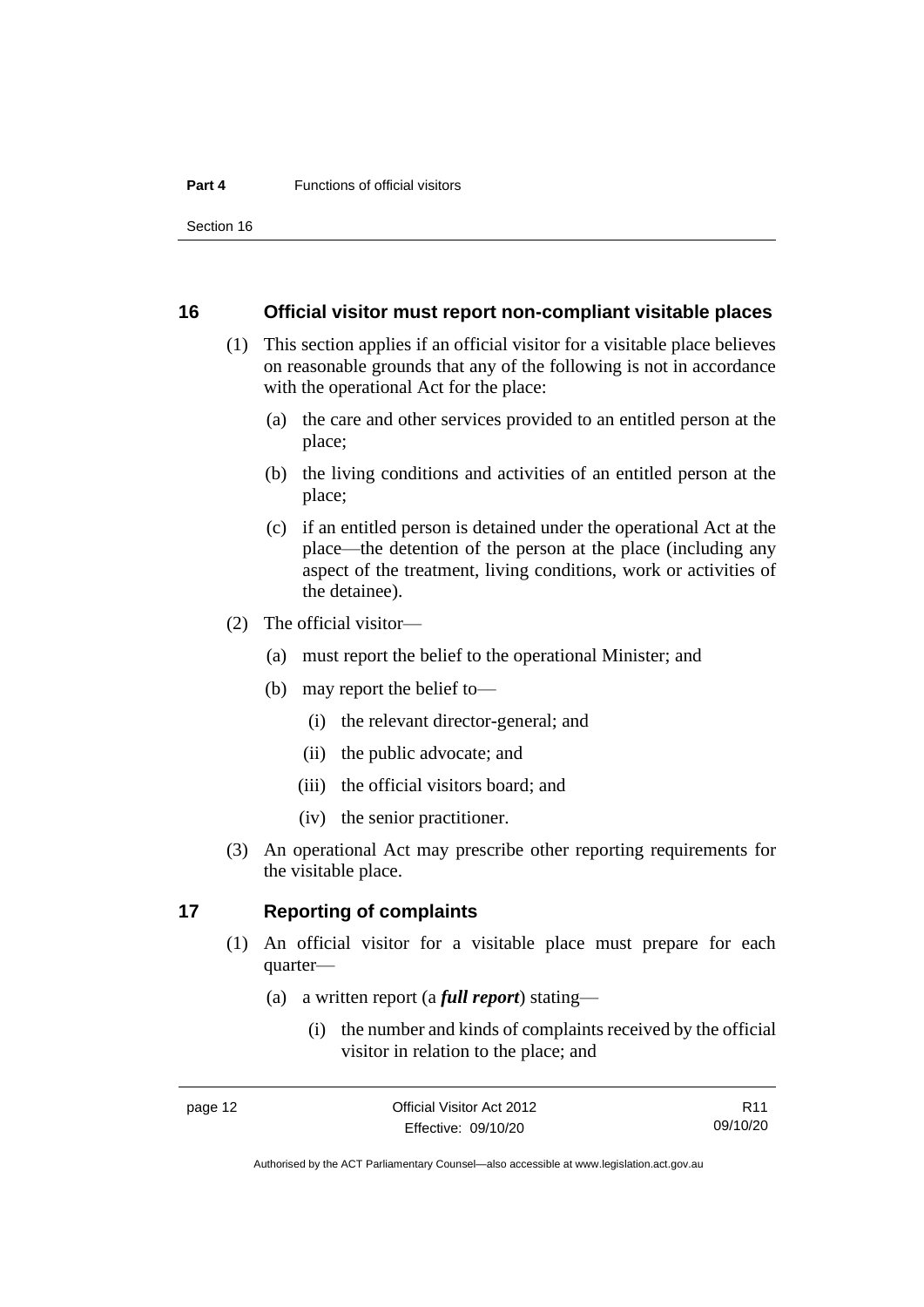- (ii) the action taken on the complaints received; and
- (iii) the number of visits by the official visitor to the place; and
- (iv) the number and kinds of matters referred by the official visitor to an investigative entity; and
- (v) any systemic issues identified by the official visitor; and
- (vi) the number of times the official visitor inspected records in accordance with section 15 (2) (b); and
- (b) a written report (a *summary report*) summarising the matters mentioned in paragraph (a).
- (2) The full report may include—
	- (a) comments by the official visitor about anything in relation to a complaint mentioned in the report; and
	- (b) recommendations about any systemic issues identified by the official visitor.
- (3) The official visitor must give a copy of—
	- (a) the full report, as soon as practicable after the end of each quarter, to—
		- (i) the operational Minister for the visitable place; and
		- (ii) if the official visitor makes a recommendation in relation to the administrative unit responsible for administering the operational Act for the place—the relevant director-general for the place; and
	- (b) the summary report, as soon as practicable after the end of each quarter, to the following:
		- (i) the Minister;
		- (ii) the official visitors board;
		- (iii) the official visitors executive officer.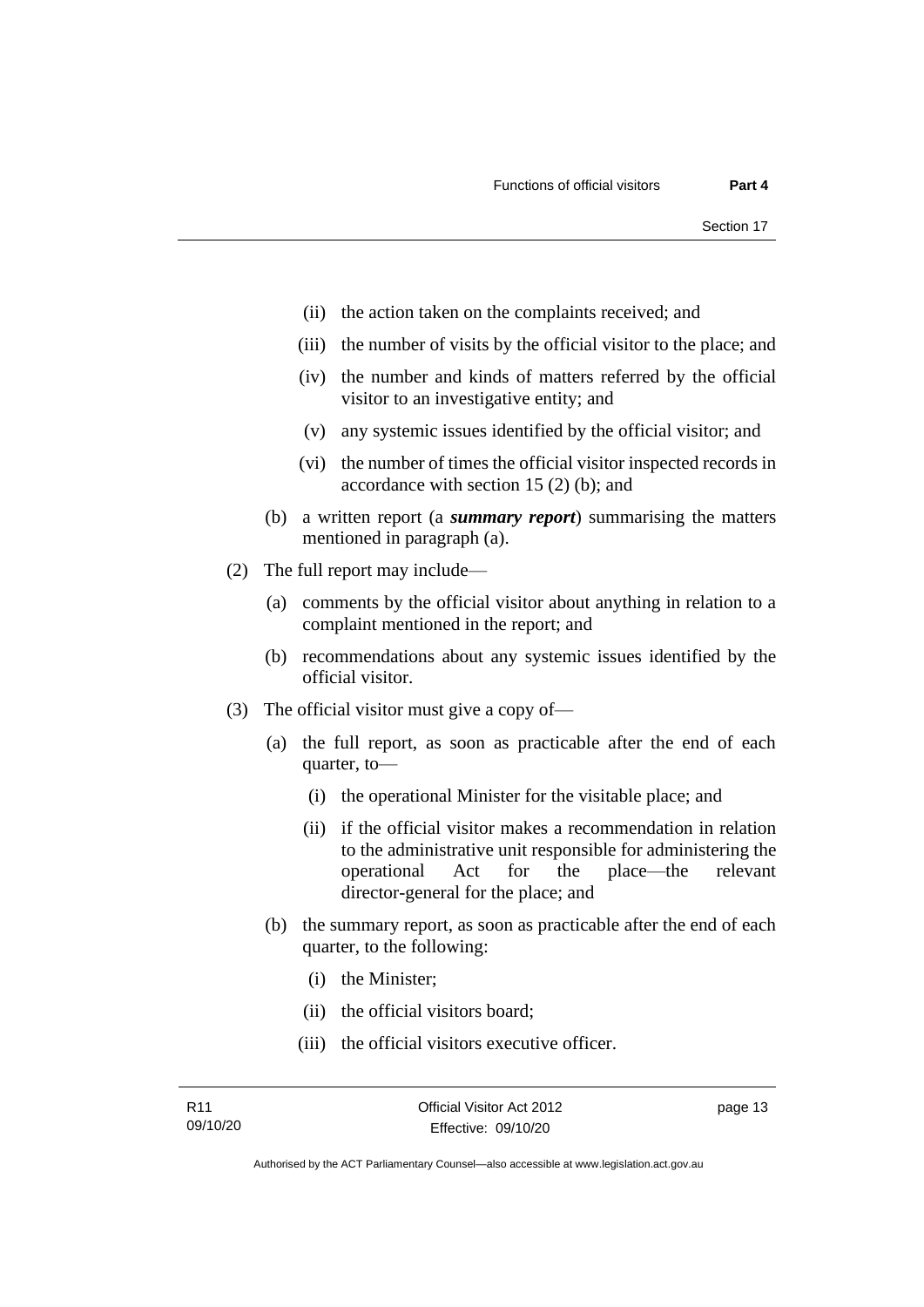Section 18

- (4) The official visitor may also give a copy of the report to any of the following:
	- (a) the relevant director-general for the visitable place;
	- (b) the public advocate;
	- (c) if the report includes matters in relation to an administrative unit or operational Act for which another Minister is responsible the other Minister.
- (5) Information that identifies an entitled person at the visitable place—
	- (a) must not be included in a report to the Minister; and
	- (b) for any other report—may only be included in the report if the official visitor considers it necessary to deal with a complaint mentioned or issue raised in the report.
- (6) In this section:

*investigative entity* means an entity with power to require the production of documents or the answering of questions including, for example, the chief police officer, the human rights commission, the ombudsman and the integrity commissioner.

#### <span id="page-19-0"></span>**18 Assistance to official visitors**

(1) An operating entity for a visitable place must give an official visitor for the place any reasonable assistance the official visitor asks for to exercise the official visitor's functions at the place.

#### **Examples**

- 1 giving access to documents and records relating to a complaint
- 2 answering reasonable questions about the facts of a complaint
- 3 giving reasonable access to facilities
- *Note* The [Legislation Act,](http://www.legislation.act.gov.au/a/2001-14) s 170 deals with the application of the privilege against self-incrimination.

Authorised by the ACT Parliamentary Counsel—also accessible at www.legislation.act.gov.au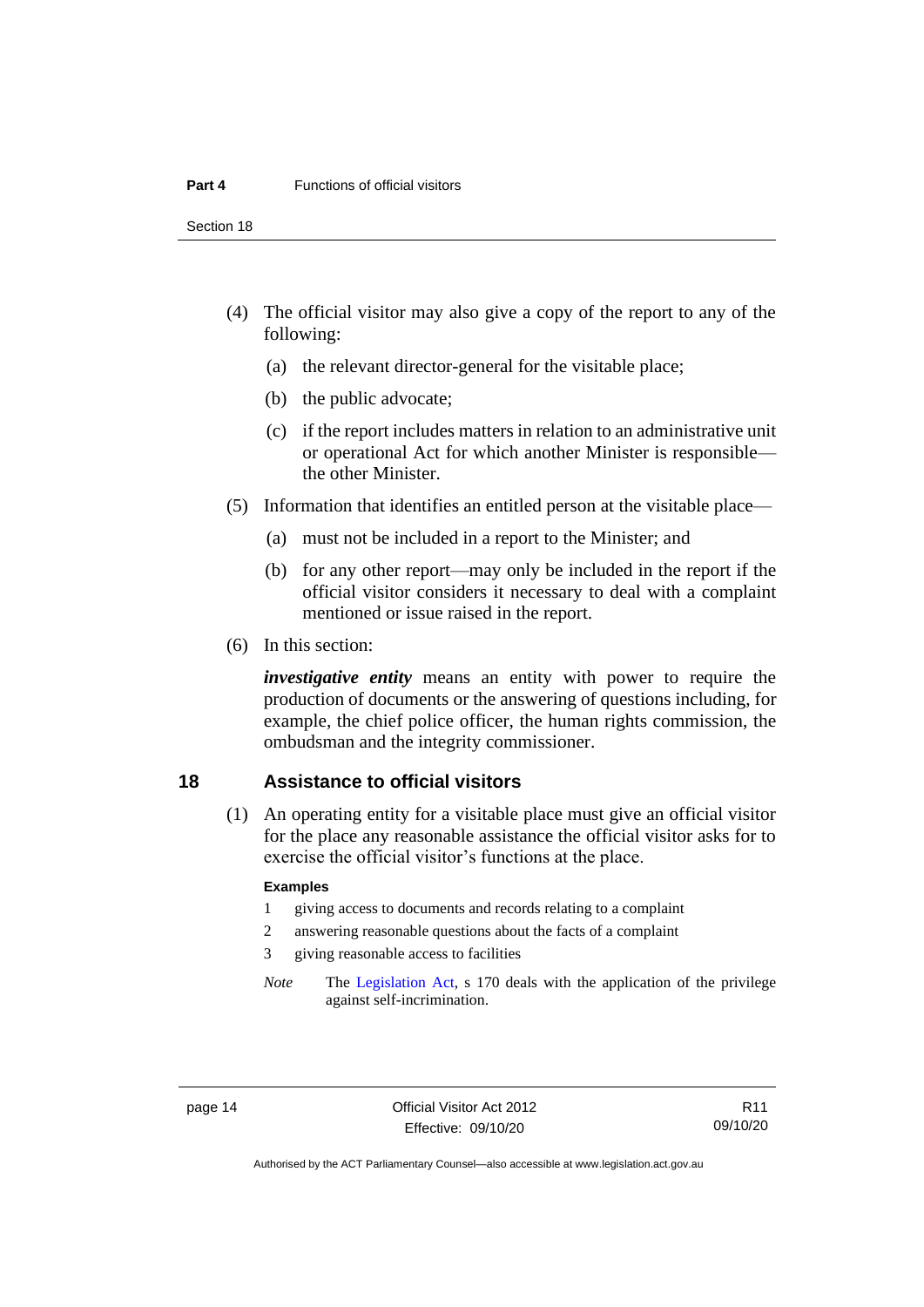(2) An operating entity may only give an official visitor access to an entitled person's health record if the official visitor has complied with section 15 $(2)$  $(a)$  or  $(b)$ .

#### <span id="page-20-0"></span>**19 Offences—failure to provide assistance etc**

- (1) A person in charge of an operating entity for a visitable place must not, without reasonable excuse—
	- (a) refuse or neglect to render assistance if asked by an official visitor under section 18; or
	- (b) fail to answer any question if asked by an official visitor in the exercise of the official visitor's functions.

Maximum penalty: 50 penalty units.

(2) A person in charge of an operating entity for a visitable place must not, without reasonable excuse, obstruct or hinder an official visitor in the exercise of the official visitor's functions.

Maximum penalty: 50 penalty units, imprisonment for 6 months or both.

(3) A person in charge of an operating entity for a visitable place must keep a record of each visit by an official visitor to the visitable place.

Maximum penalty: 5 penalty units.

*Note* If a form is approved under s 26 for a record, the form must be used.

(4) In this section:

*person in charge*, of an operating entity, means—

- (a) if the operating entity is the Territory—the relevant director-general; and
- (b) in any other case—the person in charge of the entity.

page 15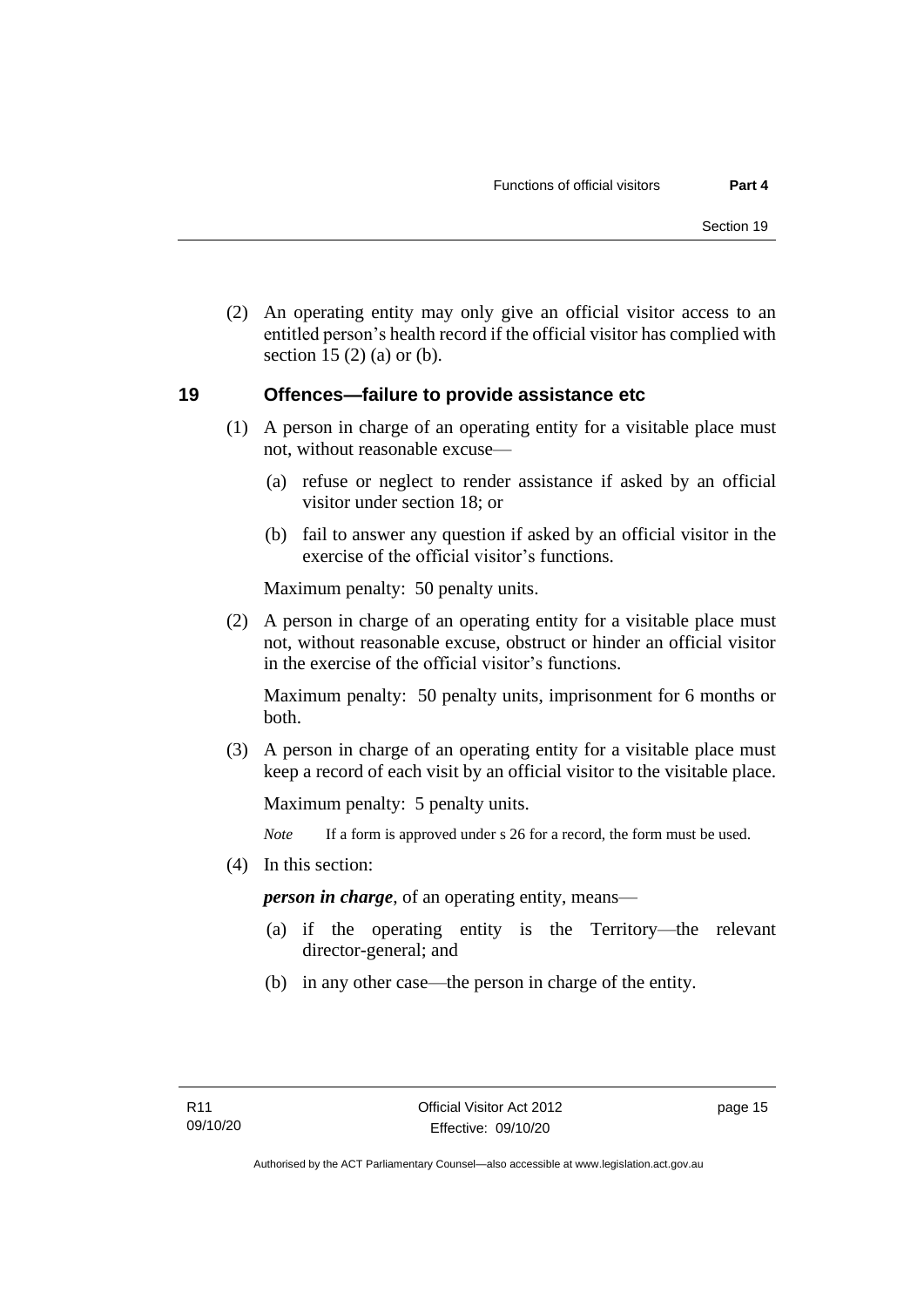#### **Part 5** Visits and complaints

Section 20

### <span id="page-21-0"></span>**Part 5 Visits and complaints**

#### <span id="page-21-1"></span>**20 Operating entity must let entitled people know about official visitors**

- (1) An operating entity for a visitable place must tell an entitled person at the visitable place, or a person acting on the entitled person's behalf, about—
	- (a) the functions of an official visitor; and
	- (b) how the official visitor may be contacted.
- (2) Without limiting subsection (1), an operating entity for a visitable place must, not later than when an entitled person first enters the place, give the person information about their right to make complaints under this Act in a way that is accessible to the person.

#### **Examples—giving information**

- 1 if an entitled person is likely to go to a common area in a visitable place a notice in a prominent position on the wall in the area
- 2 if it is not practicable or appropriate to put up a notice in a visitable place give an entitled person a pamphlet
- 3 if an entitled person is not able to see or understand information in writing tell the person orally
- 4 if an entitled person is not able to understand the information—give written information to the person's legal guardian

#### <span id="page-21-2"></span>**21 Requests to meet official visitor**

- (1) This section applies if an entitled person at a visitable place tells the operating entity for the place that the person wants to meet an official visitor.
- (2) The operating entity must ensure that an official visitor for the visitable place is told of the request as soon as practicable, but not later than 24 hours after the request is made.

Authorised by the ACT Parliamentary Counsel—also accessible at www.legislation.act.gov.au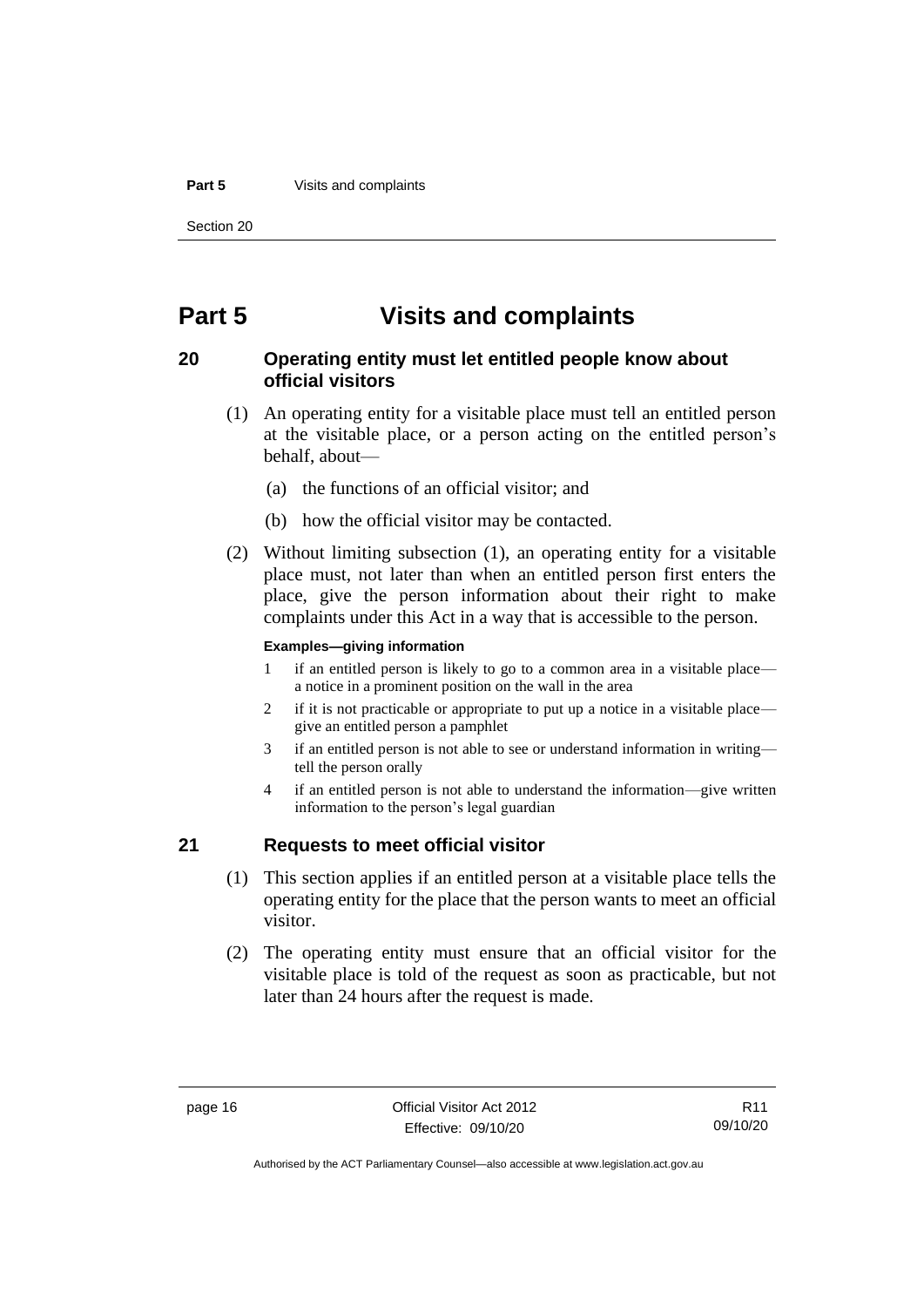(3) An operating entity must not ask an entitled person, and the person need not explain to the operating entity, why the person wants to meet an official visitor.

#### <span id="page-22-0"></span>**22 Complaints to official visitors**

- (1) An entitled person at a visitable place, or anyone else, may complain to an official visitor for the place about any aspect of the person's accommodation including—
	- (a) the conditions of accommodation of an entitled person; or
	- (b) the care or services provided to an entitled person at the place; or
	- (c) the activities available to an entitled person at the place; or
	- (d) how the place is conducted.
- (2) The entitled person may make the complaint to the official visitor personally or through someone else.
- (3) The entitled person may ask to make a complaint—
	- (a) to the official visitor with no-one else present; and
	- (b) to an official visitor of the same gender.
- (4) If the official visitor agrees that the complaint may be made with only the entitled person present, the operating entity must provide reasonably private facilities for the complaint to be made.
- (5) In this section:

*accommodation*, of an entitled person, includes, if an entitled person is detained or confined under an operational Act at a visitable place, the person's detention or confinement.

page 17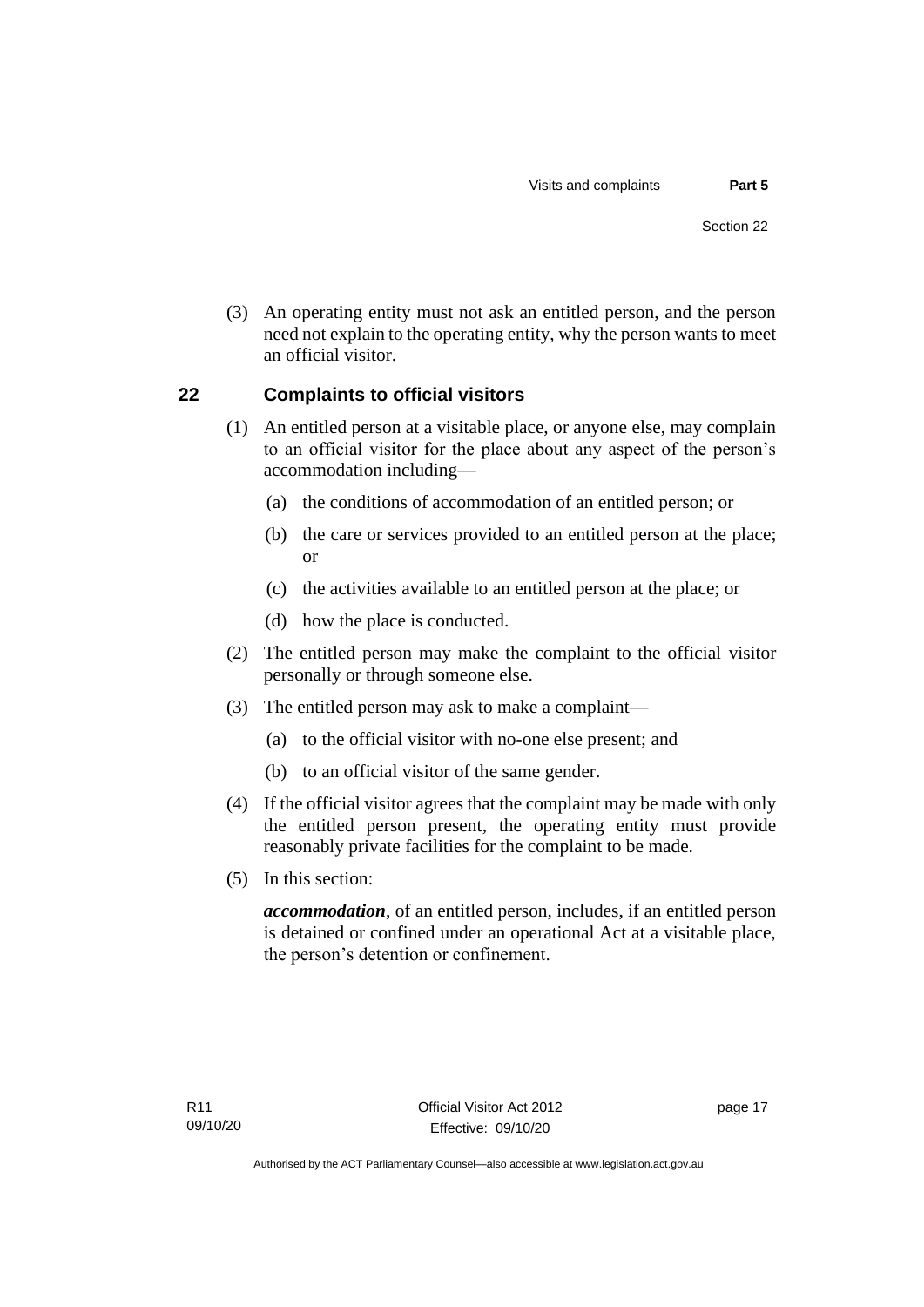#### **Part 5A** Official visitors board

Section 23A

### <span id="page-23-0"></span>**Part 5A Official visitors board**

#### <span id="page-23-1"></span>**23A Establishment of official visitors board**

The official visitors board is established.

#### <span id="page-23-2"></span>**23B Membership of official visitors board**

- (1) The official visitors board is made up of—
	- (a) the public trustee and guardian; and
	- (b) at least 1 commissioner under the *[Human Rights Commission](http://www.legislation.act.gov.au/a/2005-40)  Act [2005](http://www.legislation.act.gov.au/a/2005-40)* nominated by the commissioners under that Act; and
	- (c) 2 official visitors elected by the official visitors; and
	- (d) any other members appointed by the Minister under subsection (2).
- (2) The Minister—
	- (a) must appoint the chair of the board; and
	- (b) may appoint other members of the board as the Minister considers appropriate.
	- *Note 1* For the making of appointments (including acting appointments), see the [Legislation Act,](http://www.legislation.act.gov.au/a/2001-14) pt 19.3.
	- *Note 2* In particular, a person may be appointed for a particular provision of a law (see [Legislation Act,](http://www.legislation.act.gov.au/a/2001-14) s 7 (3)) and an appointment may be made by naming a person or nominating the occupant of a position (se[e Legislation](http://www.legislation.act.gov.au/a/2001-14)  [Act,](http://www.legislation.act.gov.au/a/2001-14) s 207).
	- *Note 3* Certain Ministerial appointments require consultation with an Assembly committee and are disallowable (see [Legislation Act,](http://www.legislation.act.gov.au/a/2001-14) div 19.3.3).
- (3) The Minister may determine procedures for subsection (1) (c).
- (4) A determination is a notifiable instrument.

*Note* A notifiable instrument must be notified under the [Legislation Act.](http://www.legislation.act.gov.au/a/2001-14)

R11 09/10/20

Authorised by the ACT Parliamentary Counsel—also accessible at www.legislation.act.gov.au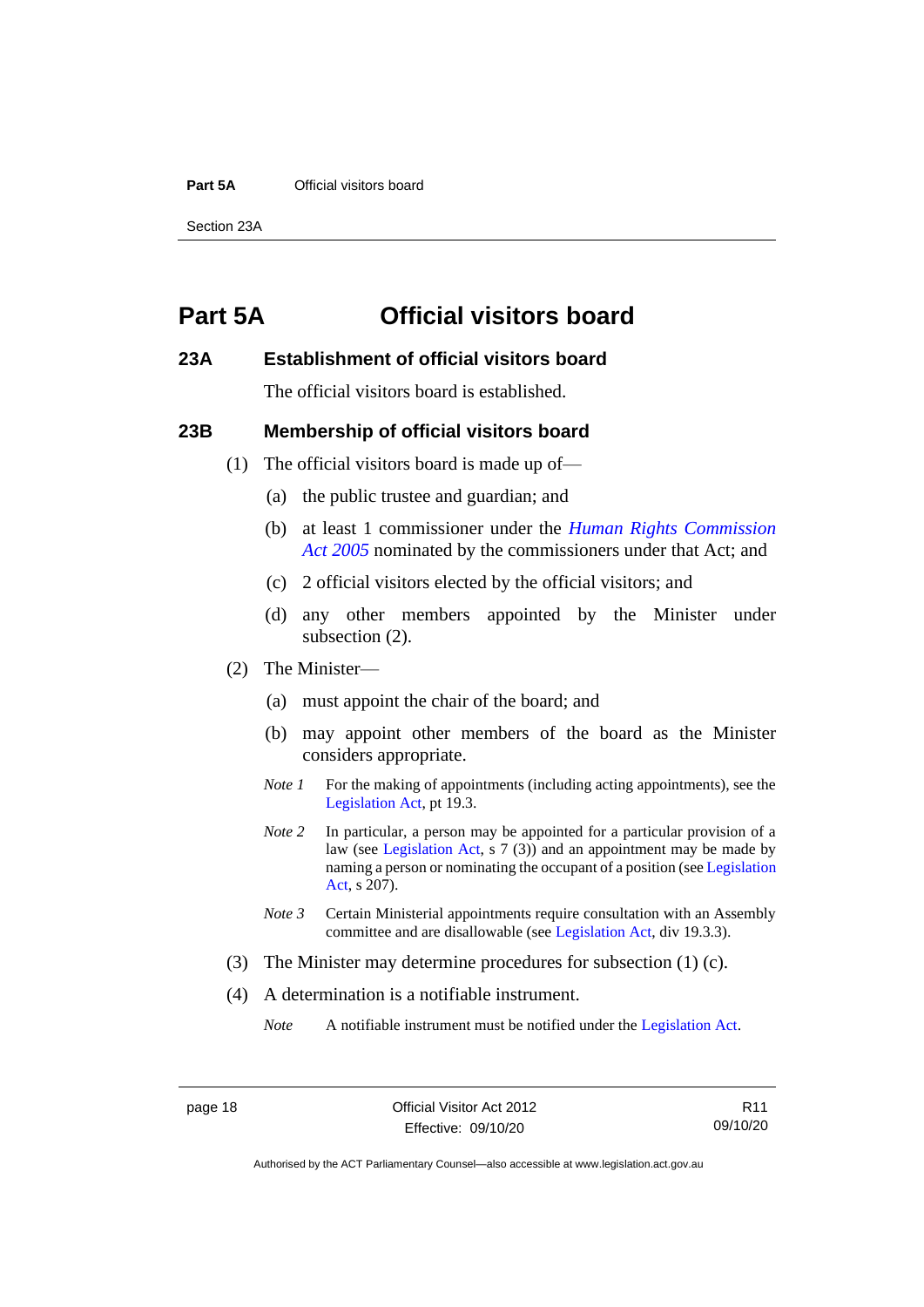#### <span id="page-24-0"></span>**23C Official visitors board functions**

- (1) The official visitors board has the following functions:
	- (a) to oversee the exercise of functions by official visitors under this Act, an operational Act or another territory law;
	- (b) to arrange for the recruitment, induction, training and support of official visitors;
	- (c) to provide support for and manage the exercise of functions by official visitors under this Act, an operational Act or another territory law;
	- (d) to consider and try to resolve any complaints about official visitors;
	- (e) to exercise any other function given to the board under this Act, an operational Act or another territory law.
- (2) The chair of the board may arrange with the head of service to use the services of a public servant (the *official visitors executive officer*)  $to$ —
	- (a) provide support to the board in the exercise of the board's functions; and
	- (b) exercise any other function given to the official visitors executive officer under this Act, an operational Act or another territory law.
	- *Note* The head of service may delegate powers in relation to the management of public servants to a public servant or another person (see *[Public Sector](http://www.legislation.act.gov.au/a/1994-37)  [Management Act 1994](http://www.legislation.act.gov.au/a/1994-37)*, s 18).
- (3) The chair of official visitors board may delegate the board's functions under this Act, an operational Act or another territory law to the official visitors executive officer or another public servant.
	- *Note* For the making of delegations and the exercise of delegated functions, see the [Legislation Act,](http://www.legislation.act.gov.au/a/2001-14) pt 19.4.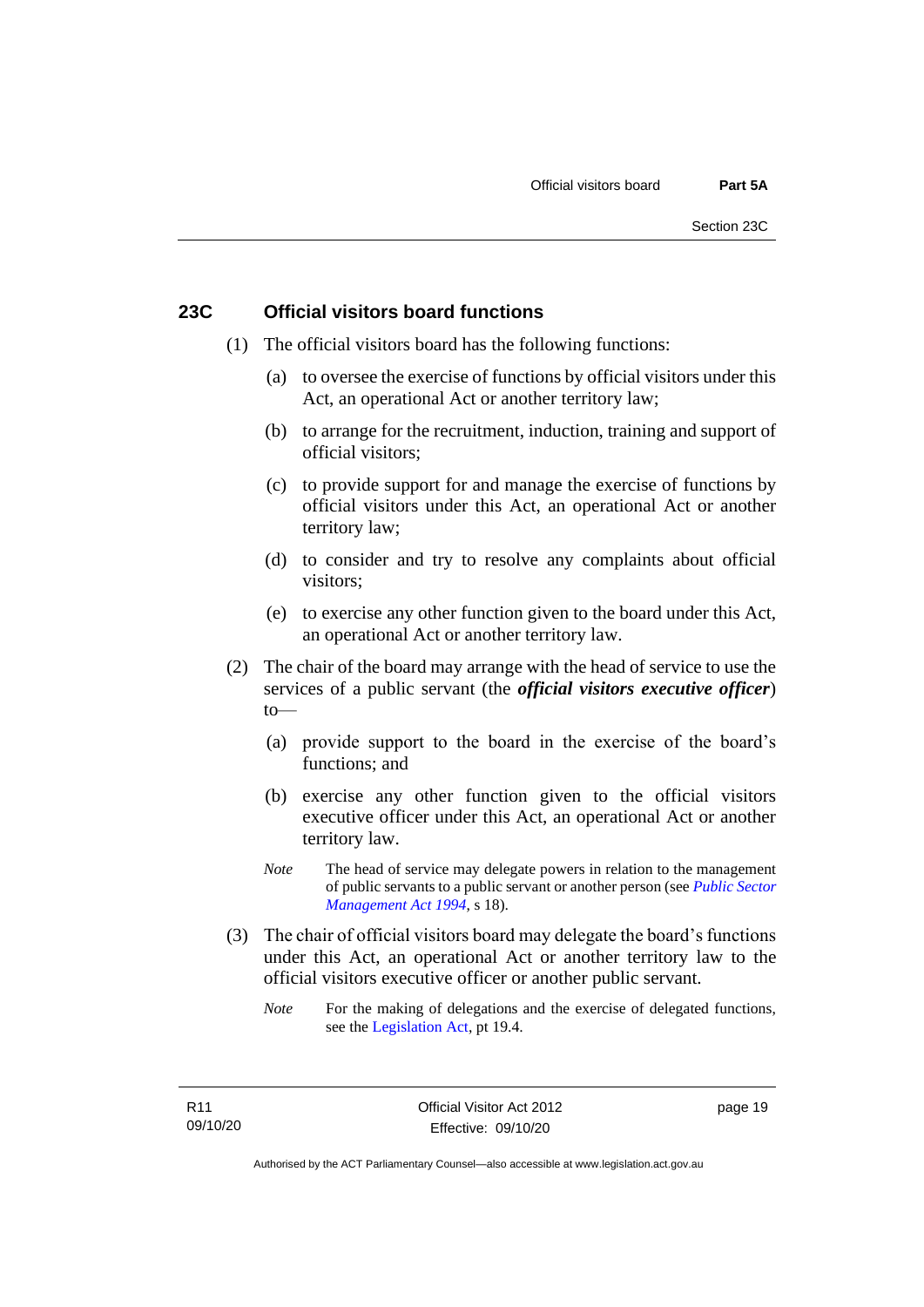#### **Part 5A** Official visitors board

Section 23D

#### <span id="page-25-0"></span>**23D Official visitors board procedure**

- (1) Meetings of the official visitors board are to be held when and where it decides.
- (2) However—
	- (a) the official visitors board must meet at least quarterly; and
	- (b) the chair of the board may, by reasonable written notice given to the other board members, call a meeting.
- (3) The official visitors board may conduct its proceedings (including its meetings) as it considers appropriate.

#### <span id="page-25-1"></span>**23DA Board annual report**

- (1) The official visitors board must give the Minister, within 3 months after the end of a financial year, a written report for the financial year about—
	- (a) the number of—
		- (i) visits by official visitors to visitable places; and
		- (ii) complaints received by official visitors in relation to visitable places; and
		- (iii) referrals of complaints to investigative entities; and
	- (b) the action taken on the complaints received; and
	- (c) any systemic issues in relation to the operation of the Act identified by the board; and
	- (d) the number and kinds of matters referred by an official visitor to an investigative entity; and
	- (e) the number of times an official visitor inspected records in accordance with section 15 (2) (b).

Authorised by the ACT Parliamentary Counsel—also accessible at www.legislation.act.gov.au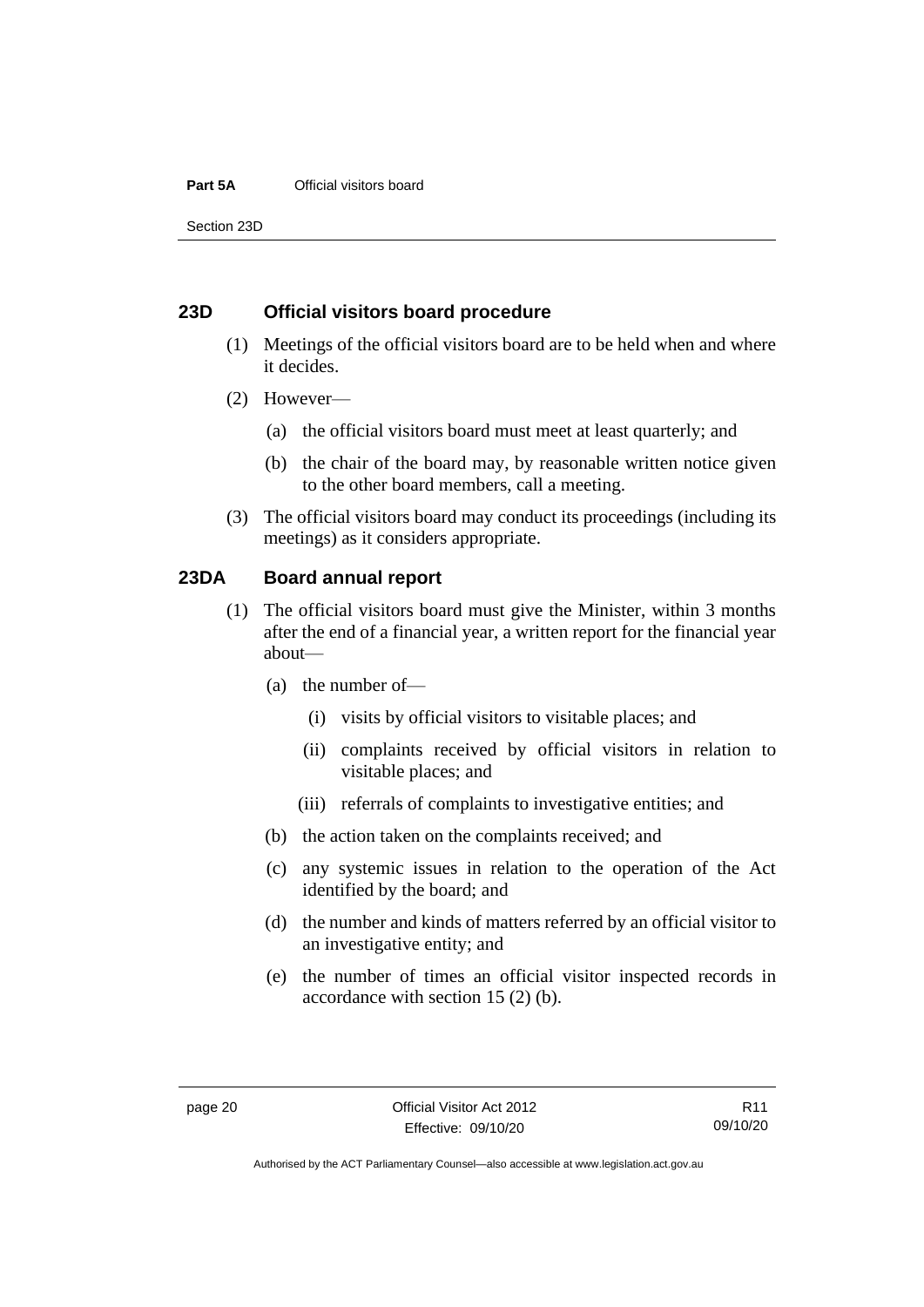- (2) The Minister must present the report to the Legislative Assembly within 6 sitting days after being given a copy of the report by the board.
- (3) The Minister must give additional public notice of the report.
	- *Note Public notice* means notice on an ACT government website or in a daily newspaper circulating in the ACT (see [Legislation Act,](http://www.legislation.act.gov.au/a/2001-14) dict, pt 1). The requirement in s (3) is in addition to the requirement for the Minister to present the report to the Legislative Assembly under s (2).
- (4) In this section:

*investigative entity* means an entity with power to require the production of documents or the answering of questions including, for example, the chief police officer, the human rights commission, the ombudsman and the integrity commissioner.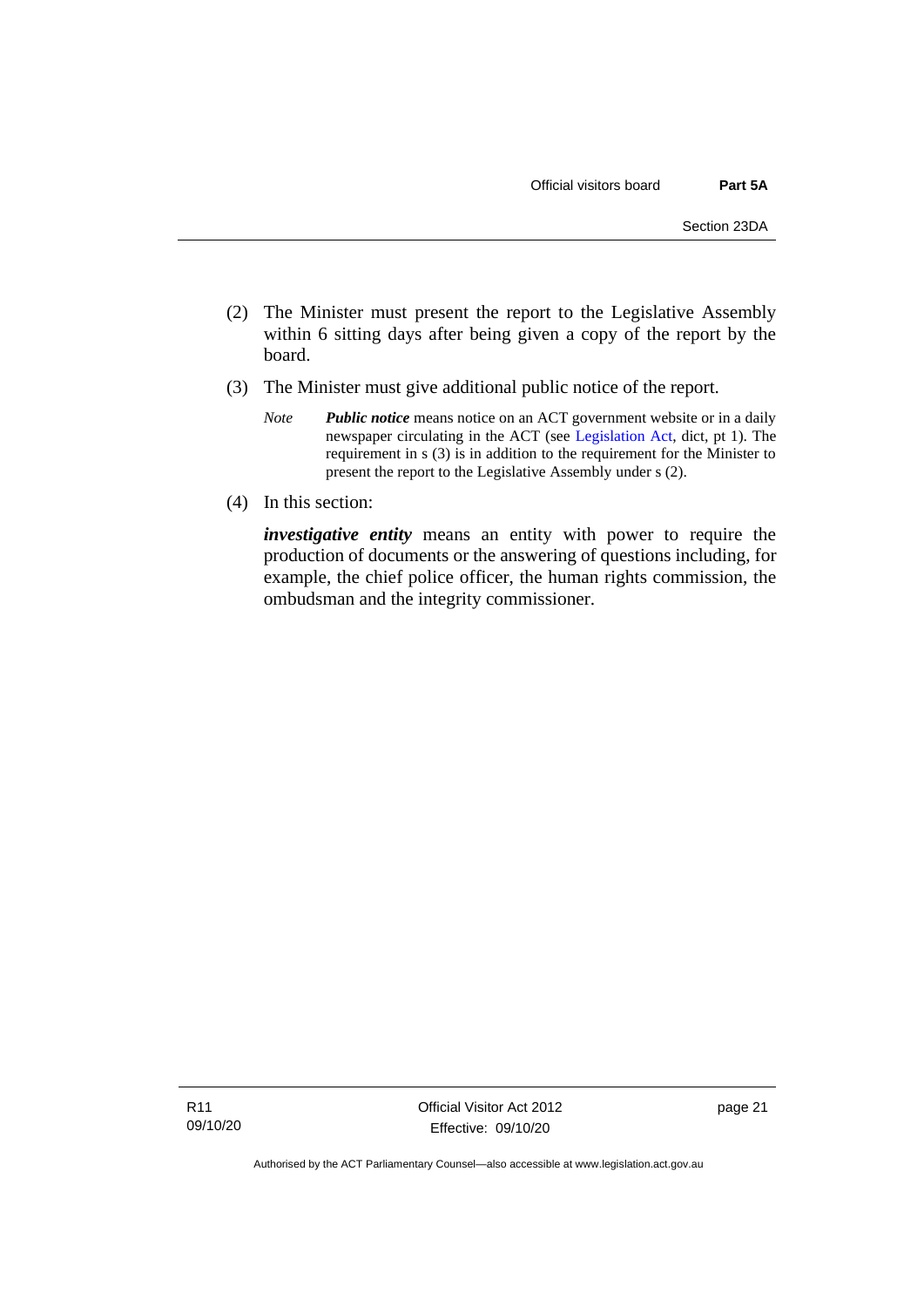#### **Part 6** Miscellaneous

Section 23DB

### <span id="page-27-0"></span>**Part 6 Miscellaneous**

#### <span id="page-27-1"></span>**23DB Register of visitable places**

- (1) The relevant director-general for a visitable place must keep a register of each visitable place mentioned under the relevant operational Act.
- (2) The register—
	- (a) must include—
		- (i) the address of each visitable place; and
		- (ii) if relevant for a visitable place—the contact details of a person who can provide access to the place; and
		- (iii) any information prescribed by an operational Act; and
	- (b) may include—
		- (i) the name of each entitled person at each visitable place; and
		- (ii) the name and contact details of each operating entity for each visitable place; and
		- (iii) if an operating entity for a visitable place is not an individual—the name, phone number and email address of the following:
			- (A) an employee or volunteer based at the place;
			- (B) 2 employees of the entity.
- (3) The relevant director-general for a visitable place must, on request, give information on the register to any of the following:
	- (a) an official visitor for the place;
	- (b) the official visitors board;
	- (c) the official visitors executive officer;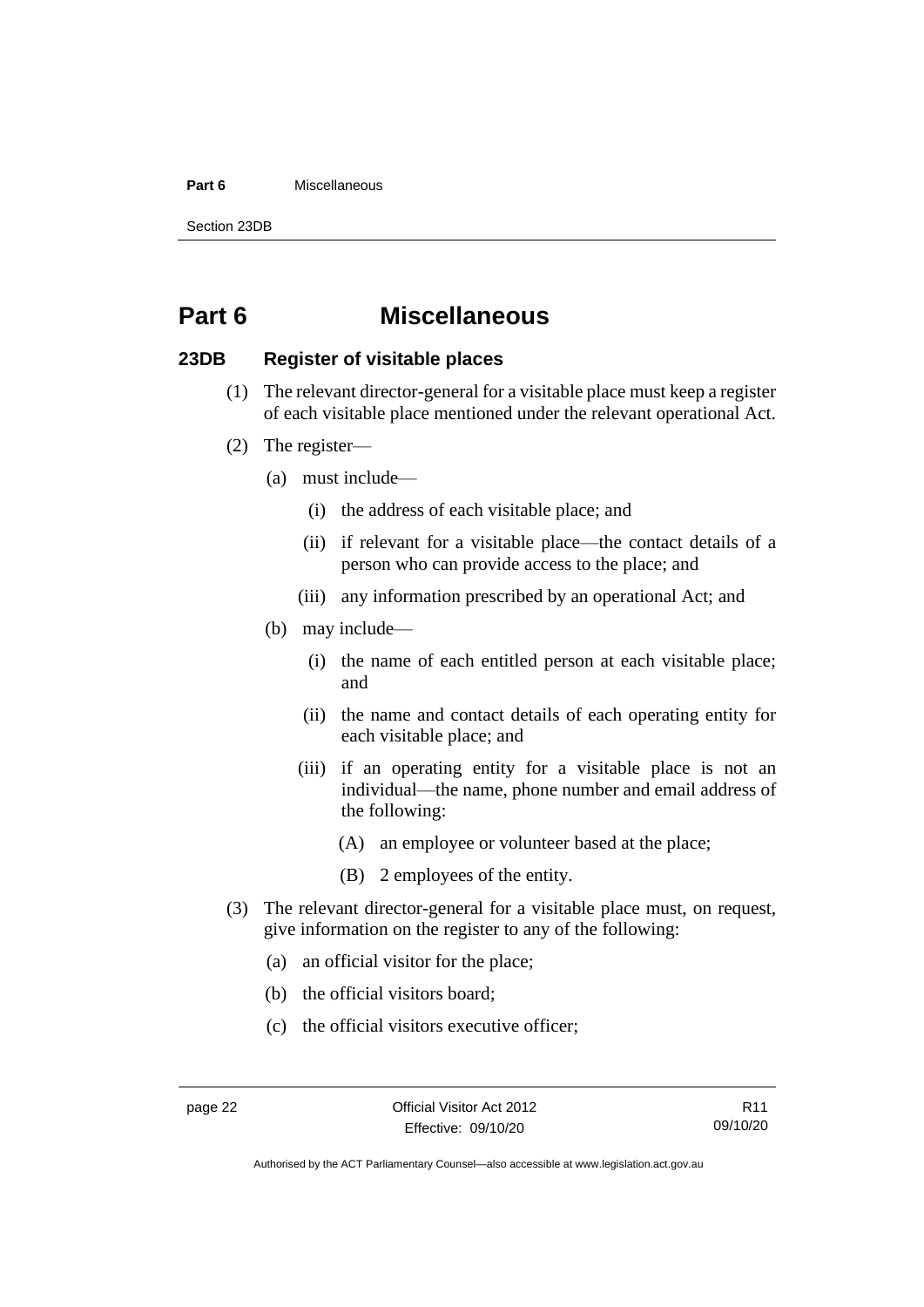- (d) the public advocate;
- (e) a commissioner under the *[Human Rights Commission Act 2005](http://www.legislation.act.gov.au/a/2005-40)*;
- (f) the senior practitioner.
- (4) The relevant director-general for a visitable place may, on request, give the information mentioned in subsection (2) (a) to any of the following people, if satisfied giving the information is reasonable in the circumstances:
	- (a) a person exercising a function under this Act or the operational Act;
	- (b) a member of the emergency services under the *[Emergencies](http://www.legislation.act.gov.au/a/2004-28)  Act [2004](http://www.legislation.act.gov.au/a/2004-28)*;
	- (c) an entitled person at the place;
	- (d) a carer or legal representative of an entitled person at the place;
	- (e) anyone else approved by the relevant director-general.
- (5) In this section:

*carer*—see the *[Guardianship and Management of Property Act 1991](http://www.legislation.act.gov.au/a/1991-62)*, section 6.

*legal representative*, of an entitled person who does not have legal capacity, means the person's parent or guardian.

#### <span id="page-28-0"></span>**23E Voting at meetings**

- (1) At an official visitors board meeting, each board member has a vote on each question to be decided.
- (2) A question is to be decided by a majority of the votes of the official visitors board members present and voting but, if the votes are equal, the chair of the board has a deciding vote.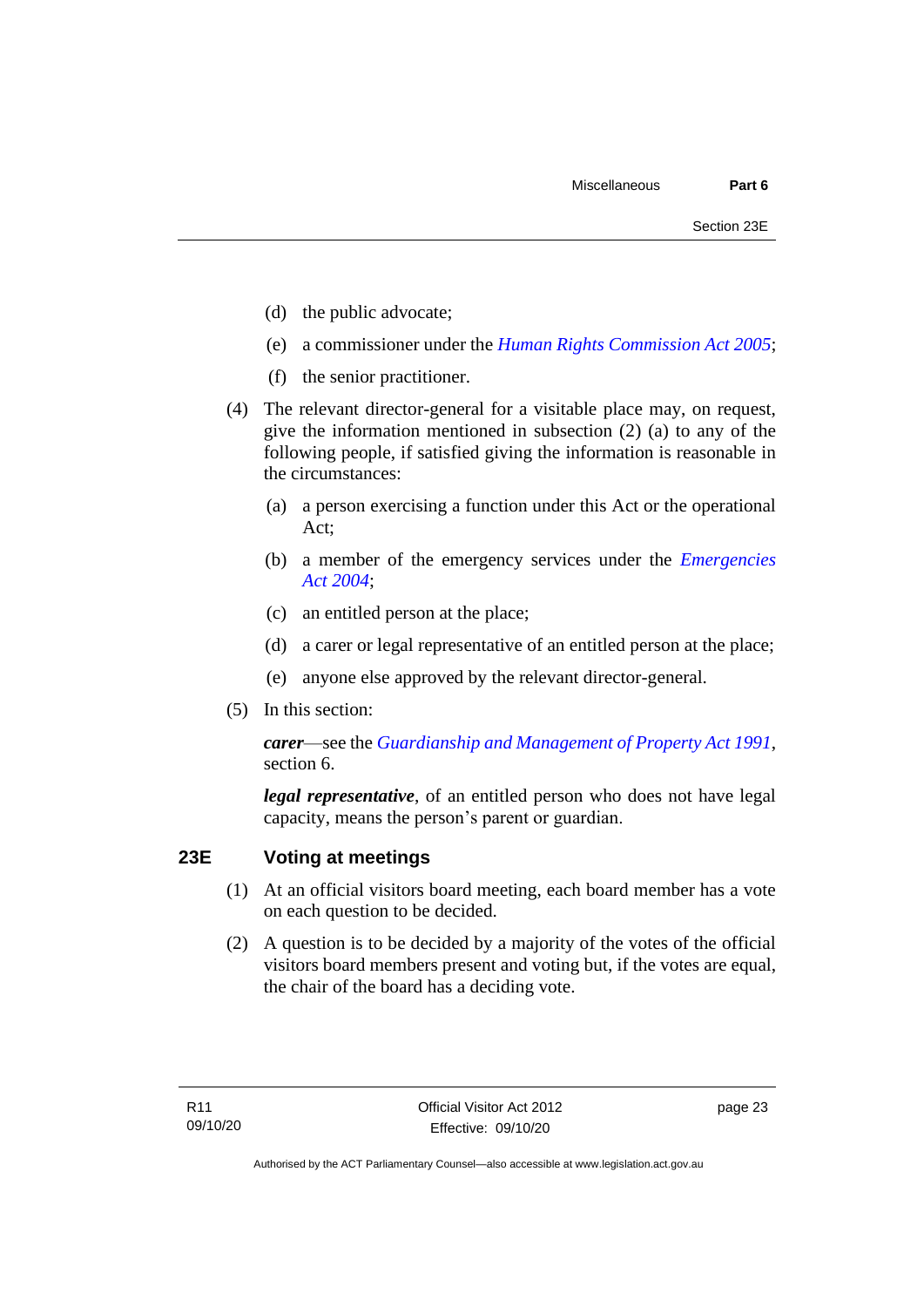#### **Part 6** Miscellaneous

Section 23F

#### <span id="page-29-0"></span>**23F Minister may make guidelines**

- (1) The Minister may—
	- (a) after consulting the operational Minister for a visitable place, make guidelines about—
		- (i) visits by an official visitor for the place; and
		- (ii) the inspection by an official visitor for the place of records relating to entitled people at the place, including requirements and guidance for compliance with section 15  $(2)$  (a) and (b) and  $(3)$ ; and
		- (iii) the handling of complaints, and referral of complaints to investigative entities, by an official visitor for the place; and
		- (iv) any other matter relating to the place or official visitor for the place; and
	- (b) make guidelines about any other matter.
- (2) A guideline is a disallowable instrument.
	- *Note* A disallowable instrument must be notified, and presented to the Legislative Assembly, under the [Legislation Act.](http://www.legislation.act.gov.au/a/2001-14)

#### <span id="page-29-1"></span>**24 Protection of officials from liability**

- (1) An official is not civilly liable for anything done or omitted to be done honestly and without recklessness—
	- (a) in the exercise of a function under this Act; or
	- (b) in the reasonable belief that the act or omission was in the exercise of a function under this Act.
- (2) Any civil liability that would, apart from subsection (1), attach to an official attaches instead to the Territory.

Authorised by the ACT Parliamentary Counsel—also accessible at www.legislation.act.gov.au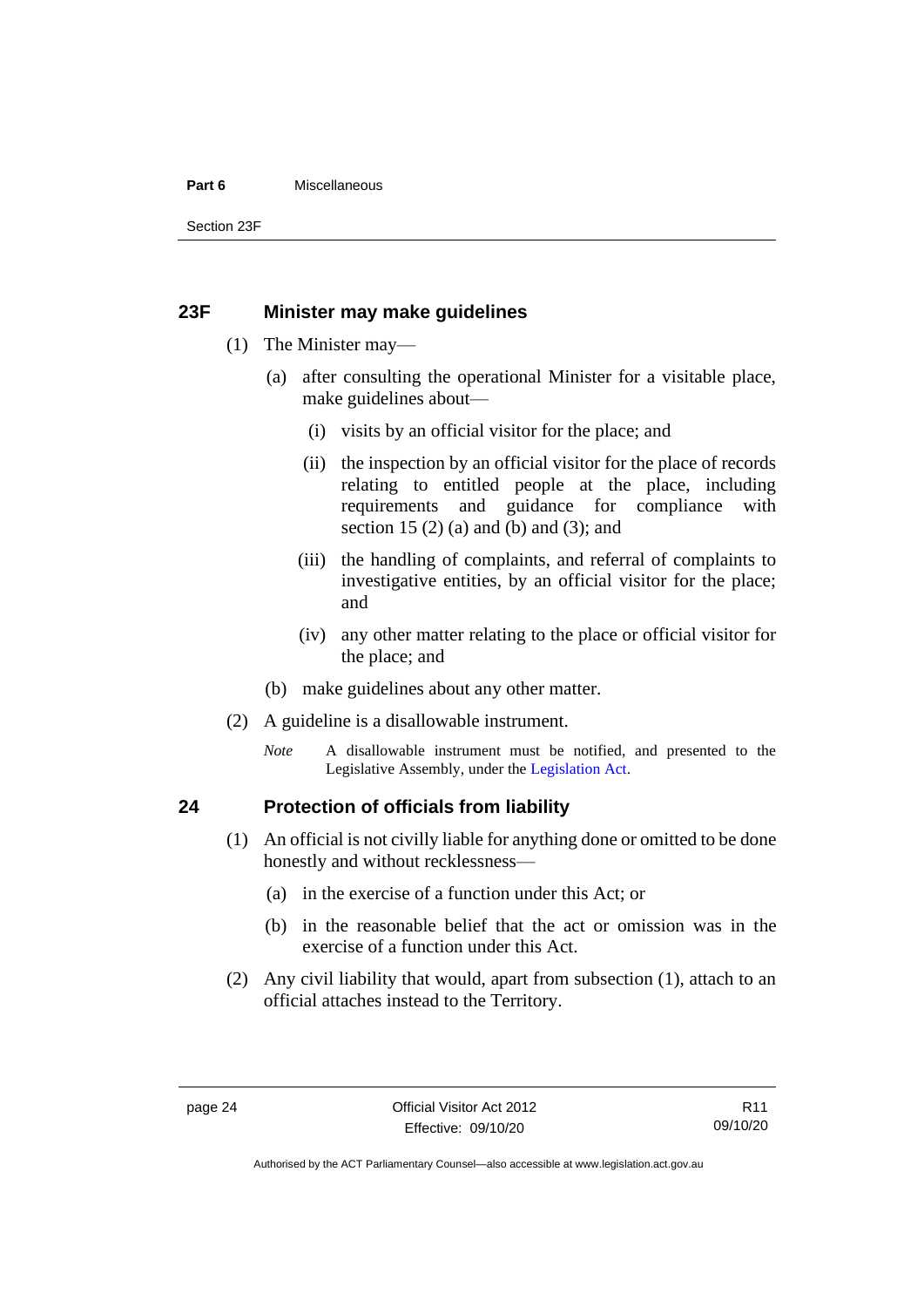(3) In this section:

#### *official* means—

- (a) an official visitor; or
- (b) an official visitors board member; or
- (c) the official visitors executive officer; or
- (d) a person authorised under this Act to do or not to do a thing.
- *Note* A reference to an Act includes a reference to the statutory instruments made or in force under the Act, including any regulation (see [Legislation](http://www.legislation.act.gov.au/a/2001-14)  [Act,](http://www.legislation.act.gov.au/a/2001-14) s 104).

#### <span id="page-30-0"></span>**25 Offences—use or divulge protected information**

- (1) A person to whom this section applies commits an offence if—
	- (a) the person uses information; and
	- (b) the information is protected information about someone else; and
	- (c) the person is reckless about whether the information is protected information about someone else.

Maximum penalty: 50 penalty units, imprisonment for 6 months or both.

- (2) A person to whom this section applies commits an offence if—
	- (a) the person does something that divulges information; and
	- (b) the information is protected information about someone else; and
	- (c) the person is reckless about whether—
		- (i) the information is protected information about someone else; and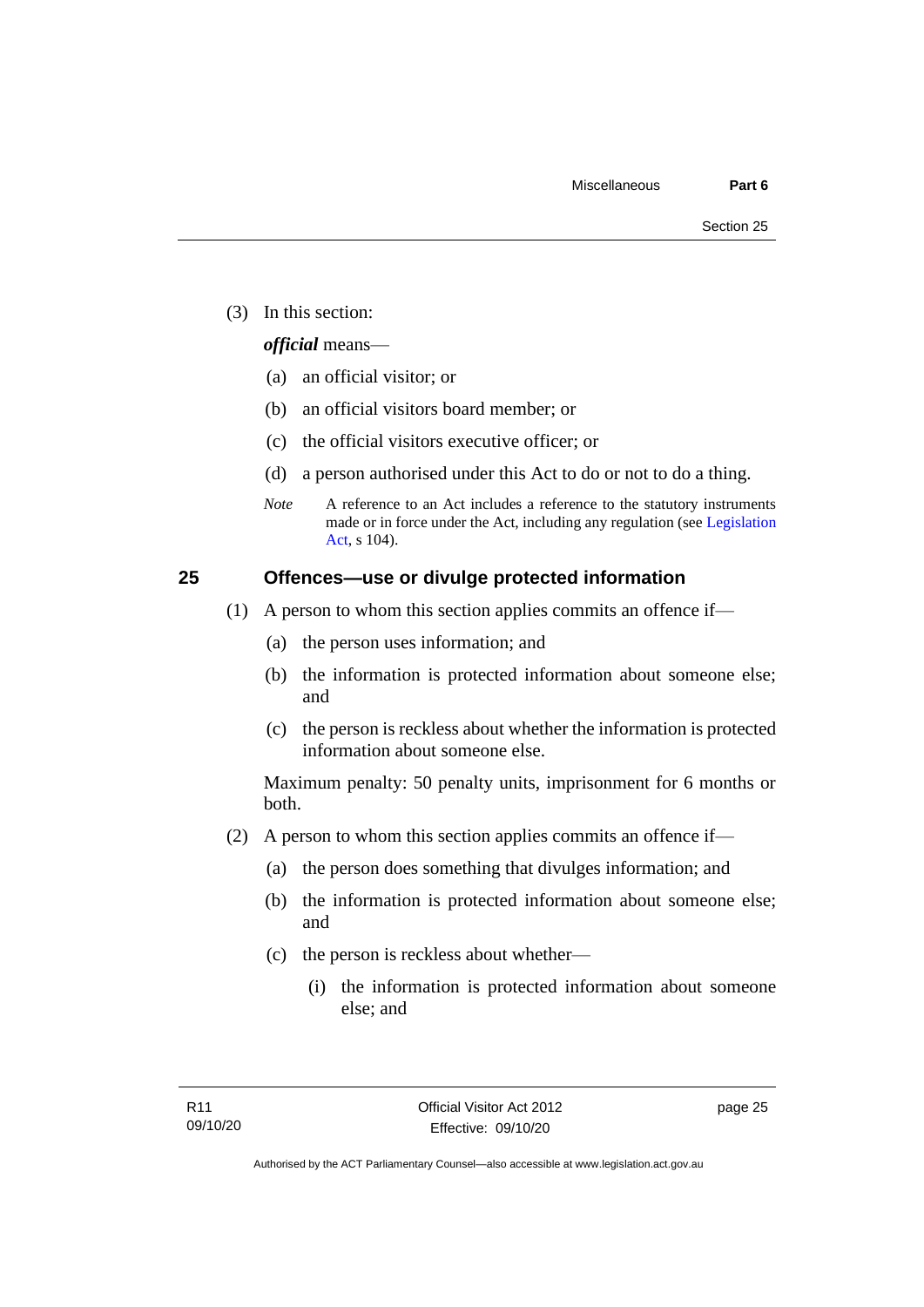#### **Part 6** Miscellaneous

Section 25

(ii) doing the thing would result in the information being divulged to someone else.

Maximum penalty: 50 penalty units, imprisonment for 6 months or both.

- (3) Subsections (1) and (2) do not apply if the information is used or divulged—
	- (a) under this Act or another territory law; or
	- (b) in relation to the exercise of a function, as a person to whom this section applies, under this Act or another territory law; or
	- (c) in a court proceeding.
- (4) Subsections (1) and (2) do not apply to the using or divulging of protected information about a person with the person's consent.

*Note* The defendant has an evidential burden in relation to the matters mentioned in ss (3) and (4) (see [Criminal Code,](http://www.legislation.act.gov.au/a/2002-51) s 58).

- (5) A person to whom this section applies need not divulge protected information to a court, or produce a document containing protected information to a court, unless it is necessary to do so for this Act or another law applying in the territory.
- (6) In this section:

*court* includes a tribunal, authority or person having power to require the production of documents or the answering of questions.

*divulge* includes—

- (a) communicate; or
- (b) publish.

#### *person to whom this section applies* means—

- (a) a person who is or has been an official visitor; or
- (b) anyone else who has exercised a function under this Act.

R11 09/10/20

Authorised by the ACT Parliamentary Counsel—also accessible at www.legislation.act.gov.au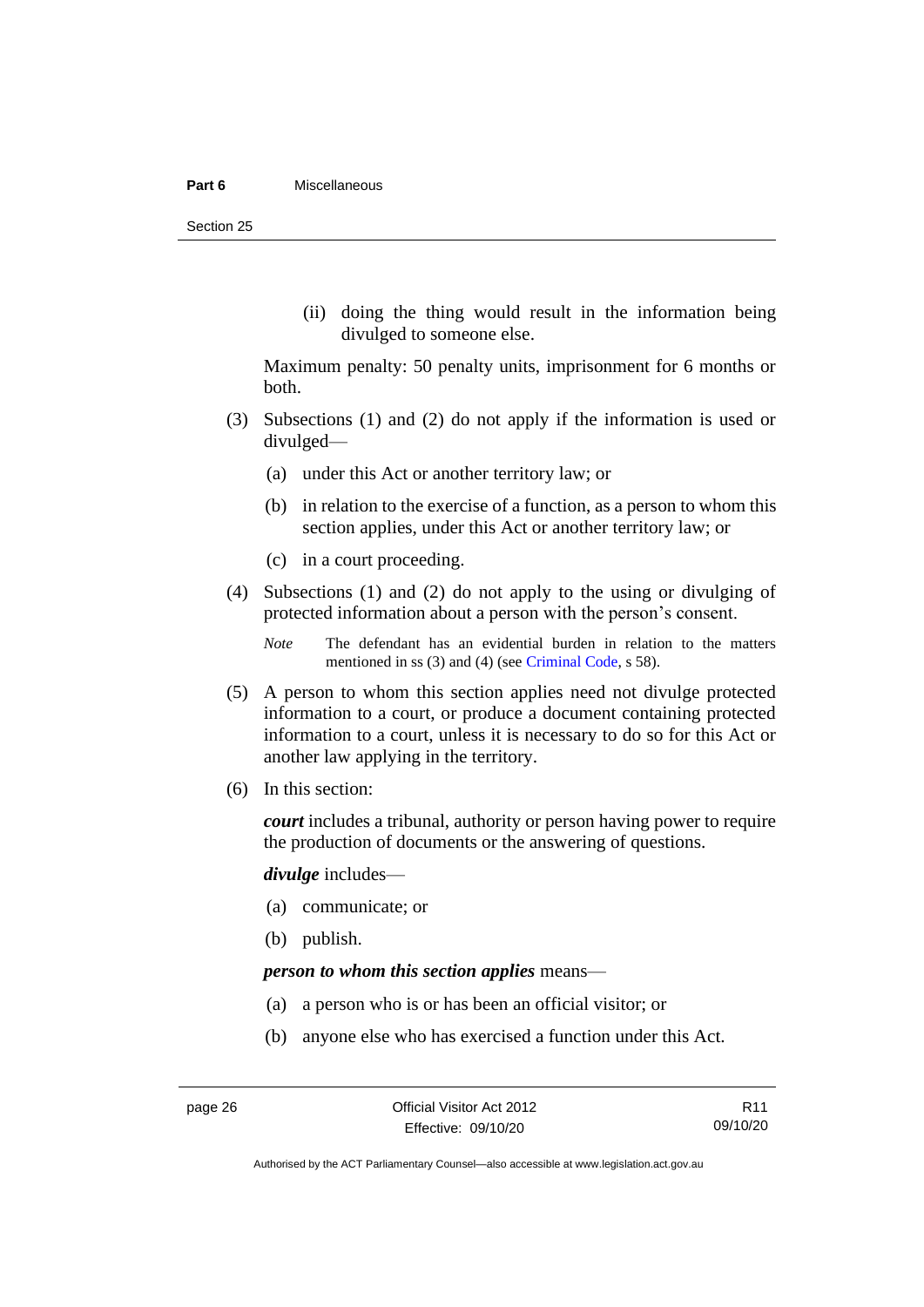*produce* includes allow access to.

*protected information* means information about a person that is disclosed to, or obtained by, a person to whom this section applies because of the exercise of a function under this Act by the person or someone else.

*use information* includes make a record of the information.

#### <span id="page-32-0"></span>**26 Approved forms**

- (1) The Minister may approve forms for this Act.
- (2) If the Minister approves a form for a particular purpose, the approved form must be used for that purpose.
	- *Note* For other provisions about forms, see the [Legislation Act,](http://www.legislation.act.gov.au/a/2001-14) s 255.
- (3) An approved form is a notifiable instrument.

*Note* A notifiable instrument must be notified under the [Legislation](http://www.legislation.act.gov.au/a/2001-14) Act.

#### <span id="page-32-1"></span>**27 Regulation-making power**

The Executive may make regulations for this Act.

*Note* A regulation must be notified, and presented to the Legislative Assembly, under the [Legislation](http://www.legislation.act.gov.au/a/2001-14) Act.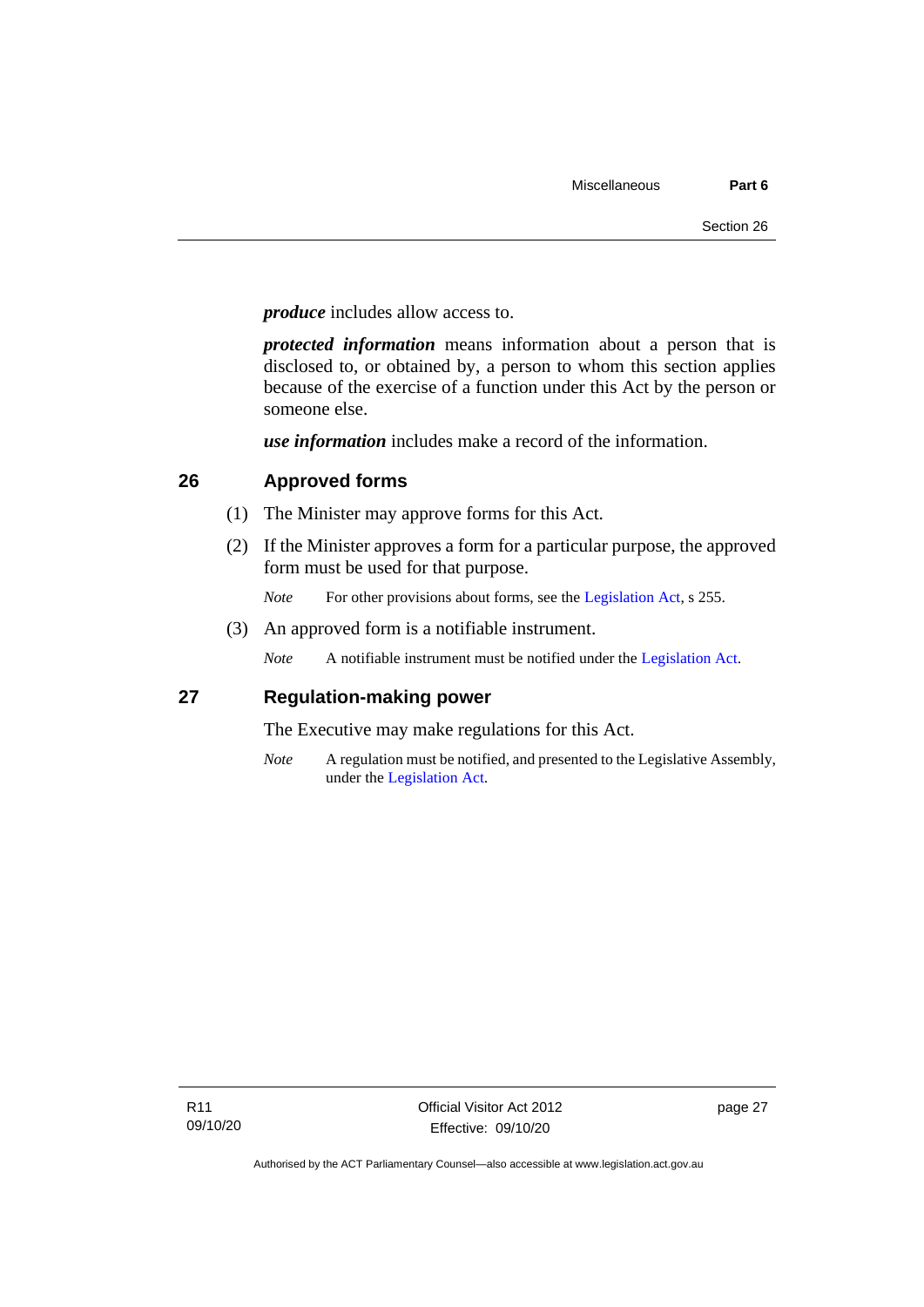### <span id="page-33-0"></span>**Dictionary**

(see s 3)

- *Note 1* The [Legislation Act](http://www.legislation.act.gov.au/a/2001-14) contains definitions and other provisions relevant to this Act.
- *Note 2* For example, the [Legislation Act,](http://www.legislation.act.gov.au/a/2001-14) dict, pt 1 defines the following terms:
	- appoint
	- director-general (see s 163)
	- exercise
	- **function**
	- integrity commissioner
	- Minister (see s 162)
	- public advocate
	- public trustee and guardian.

*entitled person*, at a visitable place—see section 8.

*health record*—see the *[Health Records \(Privacy and Access\)](http://www.legislation.act.gov.au/a/1997-125)  Act [1997](http://www.legislation.act.gov.au/a/1997-125)*, dictionary.

*official visitor*, for a visitable place—see section 6.

*official visitors board* means the official visitors board established under section 23A.

*official visitors executive officer*—see section 23C (2).

*operating entity*, for a visitable place, means—

- (a) if the Territory operates the place—the relevant director-general; or
- (b) in any other case—the entity that operates the place.

*operational Act*—see section 7.

*operational Minister*, for a visitable place, means the Minister responsible for the operational Act under which the visitable place is mentioned.

R11 09/10/20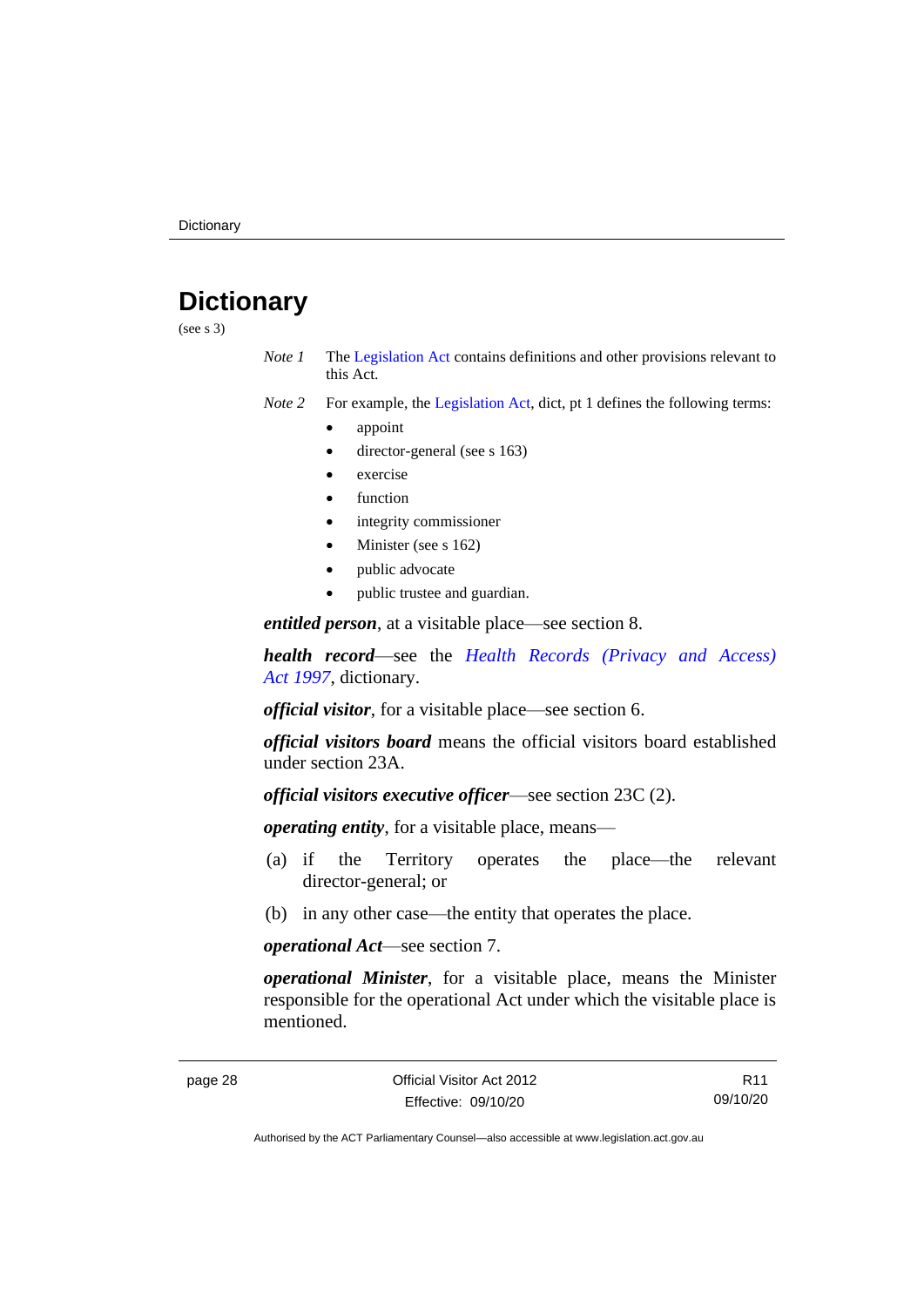*relevant director-general*, for a visitable place, means the director-general of the administrative unit responsible for the operational Act under which the place is mentioned.

*senior practitioner* means the Senior Practitioner under the *[Senior](http://www.legislation.act.gov.au/a/2018-27)  [Practitioner Act 2018](http://www.legislation.act.gov.au/a/2018-27)*.

*visitable place*—see section 9.

Official Visitor Act 2012 Effective: 09/10/20

page 29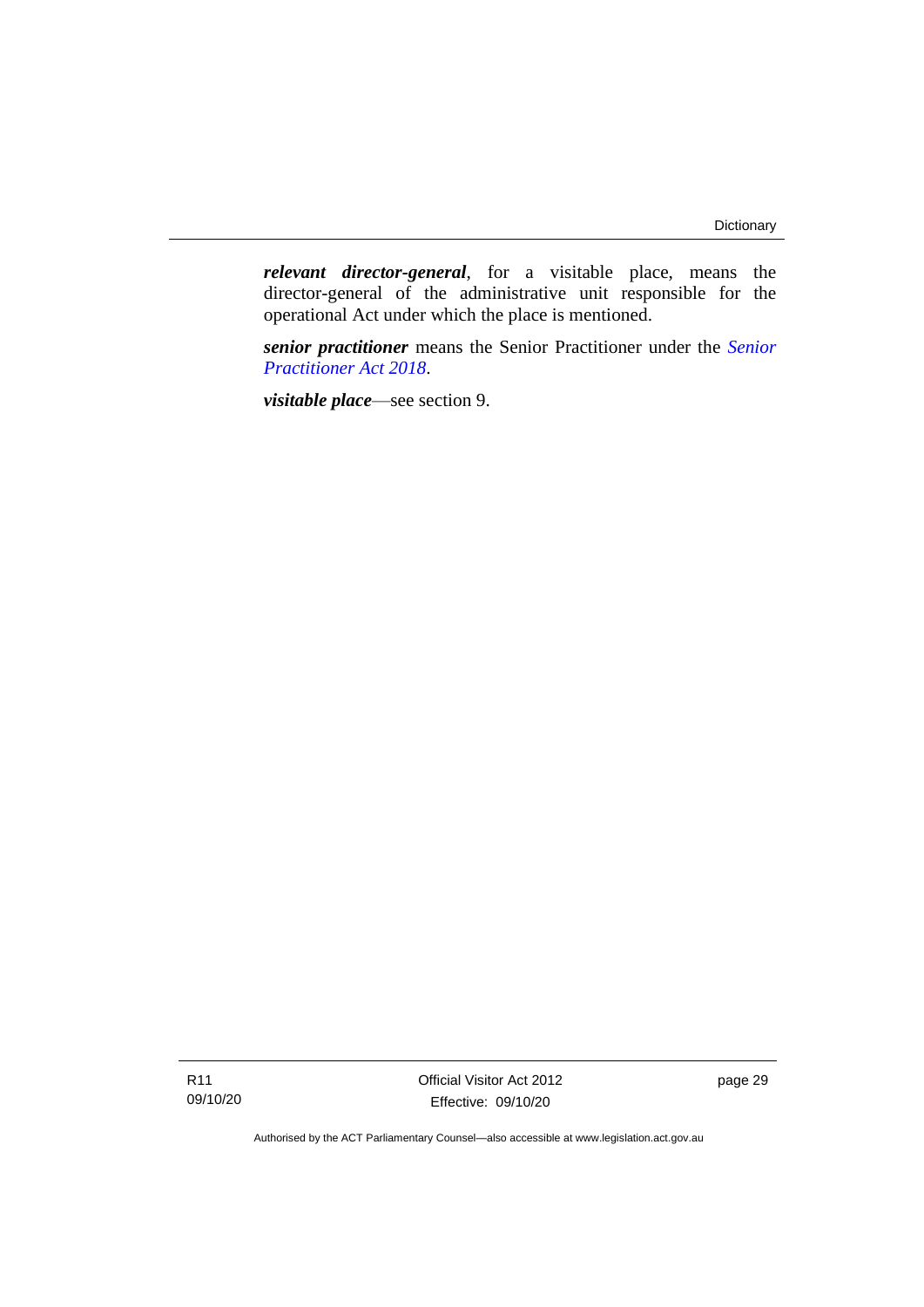1 About the endnotes

#### <span id="page-35-1"></span><span id="page-35-0"></span>**Endnotes**

#### **1 About the endnotes**

Amending and modifying laws are annotated in the legislation history and the amendment history. Current modifications are not included in the republished law but are set out in the endnotes.

Not all editorial amendments made under the *[Legislation Act 2001](http://www.legislation.act.gov.au/a/2001-14)*, part 11.3 are annotated in the amendment history. Full details of any amendments can be obtained from the Parliamentary Counsel's Office.

Uncommenced amending laws are not included in the republished law. The details of these laws are underlined in the legislation history. Uncommenced expiries are underlined in the legislation history and amendment history.

If all the provisions of the law have been renumbered, a table of renumbered provisions gives details of previous and current numbering.

The endnotes also include a table of earlier republications.

| $A = Act$                                    | $NI =$ Notifiable instrument                |
|----------------------------------------------|---------------------------------------------|
| $AF =$ Approved form                         | $o = order$                                 |
| $am = amended$                               | $om = omitted/repealed$                     |
| $amdt = amendment$                           | $ord = ordinance$                           |
| $AR = Assembly resolution$                   | $orig = original$                           |
| $ch = chapter$                               | par = paragraph/subparagraph                |
| $CN =$ Commencement notice                   | $pres = present$                            |
| $def = definition$                           | $prev = previous$                           |
| $DI = Disallowable instrument$               | $(\text{prev}) = \text{previously}$         |
| $dict = dictionary$                          | $pt = part$                                 |
| $disallowed = disallowed by the Legislative$ | $r = rule/subrule$                          |
| Assembly                                     | $reloc = relocated$                         |
| $div = division$                             | $renum = renumbered$                        |
| $exp = expires/expired$                      | $R[X]$ = Republication No                   |
|                                              |                                             |
| $Gaz = gazette$                              | $RI = reissue$                              |
| $h dq =$ heading                             | $s = section/subsection$                    |
| $IA = Interpretation Act 1967$               | $sch = schedule$                            |
| ins = inserted/added                         | $sdiv = subdivision$                        |
| $LA =$ Legislation Act 2001                  | $SL = Subordinate$ law                      |
| $LR =$ legislation register                  | $sub =$ substituted                         |
| $LRA =$ Legislation (Republication) Act 1996 | $underlining = whole or part not commenced$ |
| $mod = modified/modification$                | or to be expired                            |

#### <span id="page-35-2"></span>**2 Abbreviation key**

page 30 Official Visitor Act 2012 Effective: 09/10/20

R11 09/10/20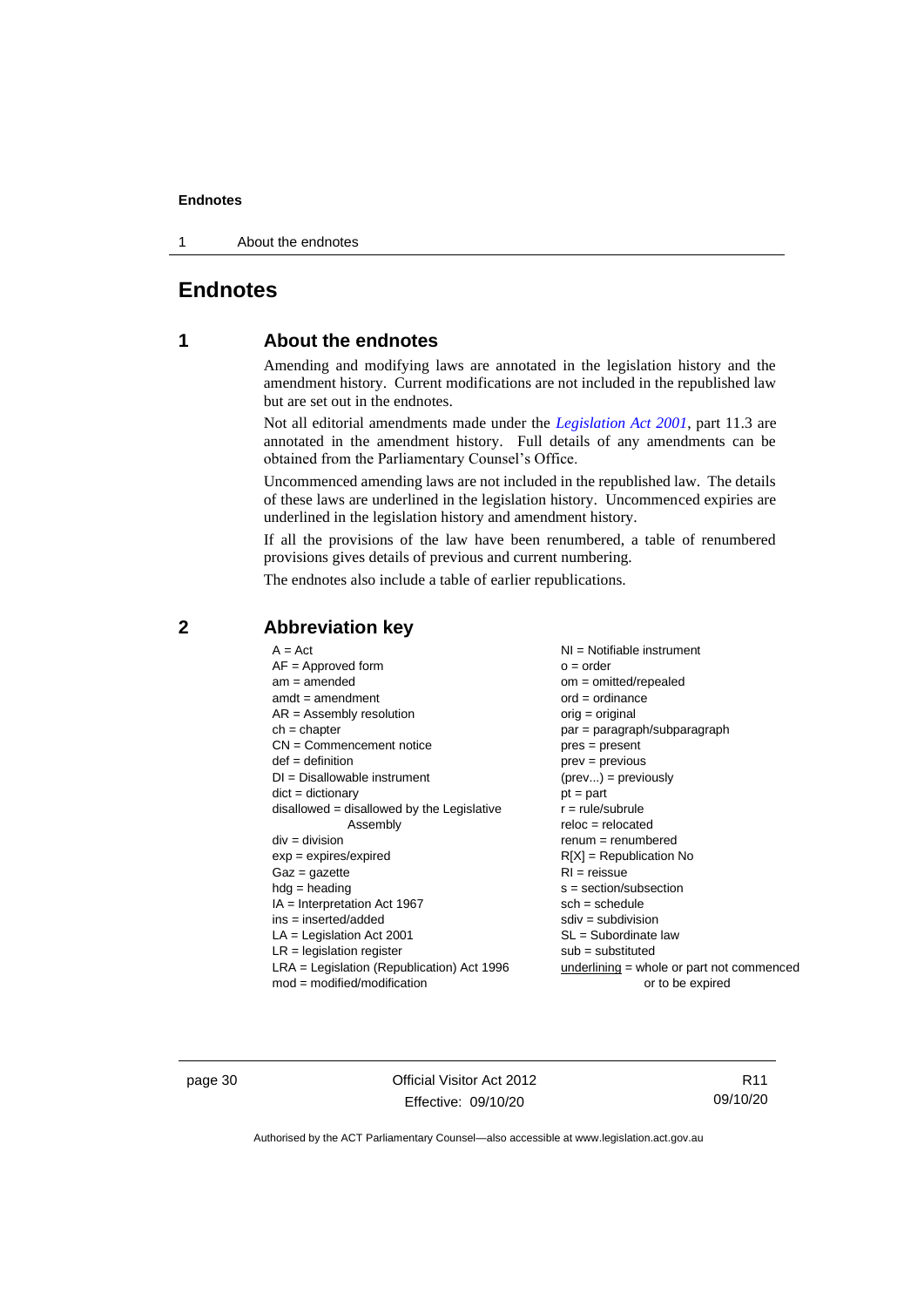#### <span id="page-36-0"></span>**3 Legislation history**

#### **Official Visitor Act 2012 A2012-33**

notified LR 15 June 2012

s 1, s 2 commenced 15 June 2012 (LA s 75 (1))

remainder commenced 1 September 2013 (s 2 (as am by [A2013-22](http://www.legislation.act.gov.au/a/2013-22/default.asp) s 4))

as amended by

#### **[Official Visitor Amendment Act 2013](http://www.legislation.act.gov.au/a/2013-22/default.asp) A2013-22**

notified LR 17 June 2013 s 1, s 2 commenced 17 June 2013 (LA s 75 (1)) remainder commenced 1 September 2013 (s 2 and see A2012-33 s 2 as am by this Act)

#### **[Mental Health Act 2015](http://www.legislation.act.gov.au/a/2015-38#history) A2015-38 sch 2 pt 2.4 div 2.4.12**

notified LR 7 October 2015 s 1, s 2 commenced 7 October 2015 (LA s 75 (1)) sch 2 pt 2.4 div 2.4.12 commenced 1 March 2016 (s 2 (1) and see [Mental Health \(Treatment and Care\) Amendment Act 2014](http://www.legislation.act.gov.au/a/2014-51/default.asp) A2014-51, s 2 (as am by [A2015-38](http://www.legislation.act.gov.au/a/2015-38) amdt 2.54))

#### **[Protection of Rights \(Services\) Legislation Amendment Act 2016](http://www.legislation.act.gov.au/a/2016-13)  [\(No](http://www.legislation.act.gov.au/a/2016-13) 2) A2016-13 sch 1 pt 1.29**

notified LR 16 March 2016 s 1, s 2 commenced 16 March 2016 (LA s 75 (1)) sch 1 pt 1.29 commenced 1 April 2016 (s 2 and see [Protection of](http://www.legislation.act.gov.au/a/2016-1/default.asp)  [Rights \(Services\) Legislation Amendment Act 2016](http://www.legislation.act.gov.au/a/2016-1/default.asp) A2016-1 s 2)

#### **[Statute Law Amendment Act 2017 \(No 2\)](http://www.legislation.act.gov.au/a/2017-28/default.asp) A2017-28 sch 3 pt 3.10**

notified LR 27 September 2017 s 1, s 2 commenced 27 September 2017 (LA s 75 (1)) sch 3 pt 3.10 commenced 11 October 2017 (s 2)

#### **[Integrity Commission Act 2018](http://www.legislation.act.gov.au/a/2018-52#history) A2018-52 sch 1 pt 1.18 (as am by [A2019-18](https://www.legislation.act.gov.au/a/2019-18) s 4)**

notified LR 11 December 2018 s 1, s 2 commenced 11 December 2018 (LA s 75 (1)) sch 1 pt 1.18 commenced 1 December 2019 (s 2 (2) (a) as am by [A2019-18](https://www.legislation.act.gov.au/a/2019-18) s 4)

R11 09/10/20 Official Visitor Act 2012 Effective: 09/10/20

page 31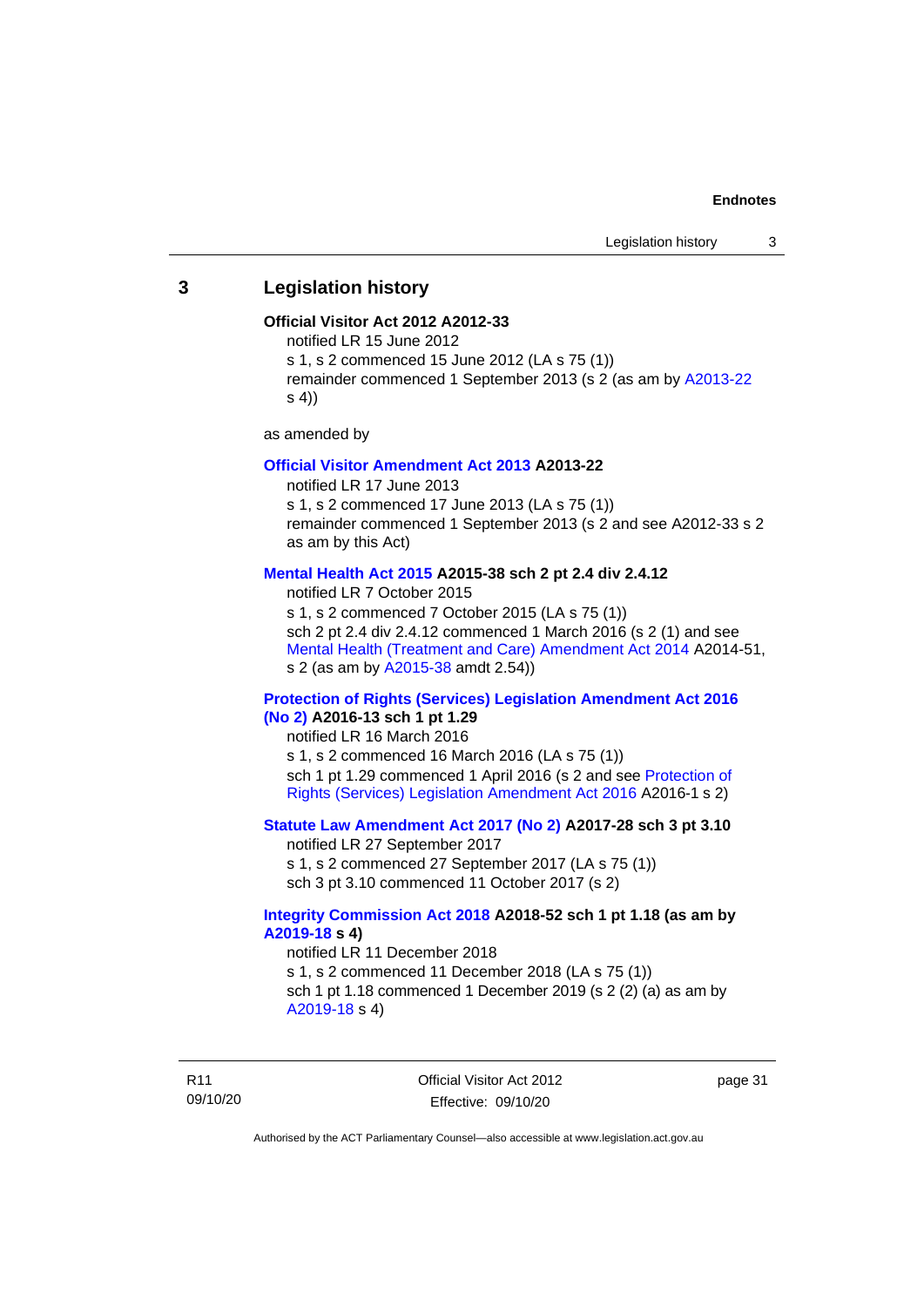3 Legislation history

#### **[Integrity Commission Amendment Act 2019](http://www.legislation.act.gov.au/a/2019-18/default.asp) A2019-18**

notified LR 14 June 2019

s 1, s 2 commenced 14 June 2019 (LA s 75 (1))

s 3, s 4 commenced 15 June 2019 (s 2 (1))

*Note* This Act only amends th[e Integrity Commission Act 2018](http://www.legislation.act.gov.au/a/2018-52#history) A2018-52.

#### **[Official Visitor Amendment Act 2019](http://www.legislation.act.gov.au/a/2019-29) A2019-29**

notified LR 2 October 2019

s 1, s 2 commenced 2 October 2019

s 7, s 9, s 10 (so far as it inserts s 15 (2)-(7)), s 16, s 19, ss 25-30, ss 32-35, s 37 commenced 2 April 2020 (s 2 (1) and LA s 79) remainder commenced 3 October 2019 (s 2 (2))

#### **[COVID-19 Emergency Response Act 2020](http://www.legislation.act.gov.au/a/2020-11/#history) A2020-11 sch 1 pt 1.15**

notified LR 7 April 2020

s 1, s 2 commenced 7 April 2020 (LA s 75 (1))

sch 1 pt 1.15 commenced 8 April 2020 (s 2 (1))

page 32 Official Visitor Act 2012 Effective: 09/10/20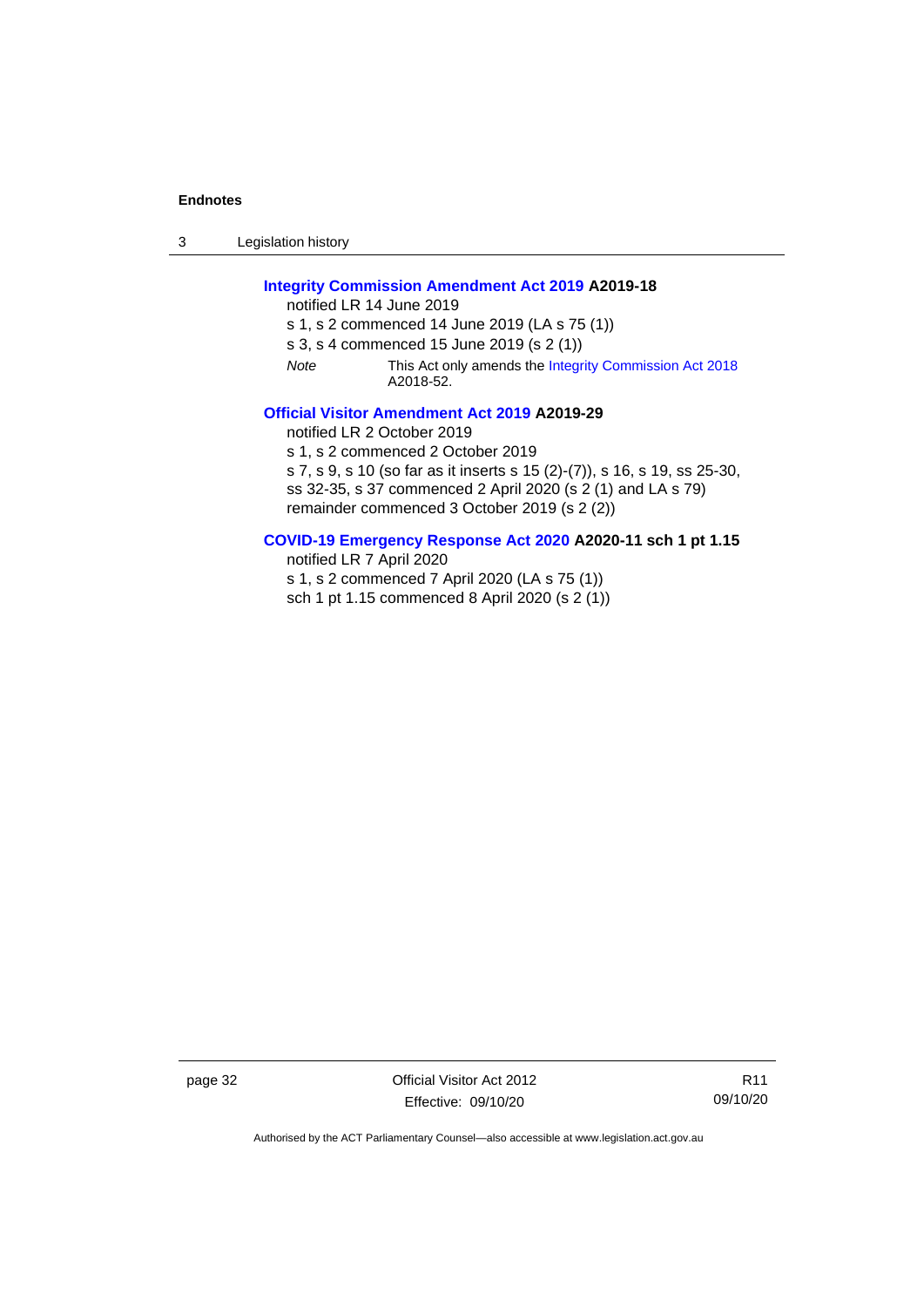Amendment history 4

## <span id="page-38-0"></span>**4 Amendment history**

**Commencement** s 2 sub [A2013-22](http://www.legislation.act.gov.au/a/2013-22/default.asp) s 4 om LA s 89 (4) **Who is an** *official visitor***?** s 6 sub [A2019-29](http://www.legislation.act.gov.au/a/2019-29/default.asp) s 4 **What is an** *operational Act***?** s 7 am [A2015-38](http://www.legislation.act.gov.au/a/2015-38/default.asp) amdt 2.81 **Who is an** *entitled person***?** s 8 sub [A2019-29](http://www.legislation.act.gov.au/a/2019-29/default.asp) s 5 **What is a** *visitable place***?** s 9 sub [A2019-29](http://www.legislation.act.gov.au/a/2019-29/default.asp) s 5 **Authorisation to visit places** s 9A ins [A2019-29](http://www.legislation.act.gov.au/a/2019-29/default.asp) s 5 **Appointment** s 10 am [A2015-38](http://www.legislation.act.gov.au/a/2015-38/default.asp) amdt 2.81 sub [A2019-29](http://www.legislation.act.gov.au/a/2019-29/default.asp) s 6 **Ending appointment** s 12 am [A2013-22](http://www.legislation.act.gov.au/a/2013-22/default.asp) s 5, s 24[; A2019-29](http://www.legislation.act.gov.au/a/2019-29/default.asp) s 7, s 8 **Handover of records by official visitors** s 13 am [A2019-29](http://www.legislation.act.gov.au/a/2019-29/) s 9 **Official visitor functions** s 14 am [A2013-22](http://www.legislation.act.gov.au/a/2013-22/default.asp) s 24 sub [A2019-29](http://www.legislation.act.gov.au/a/2019-29/default.asp) s 10 **Independence of official visitors** ins [A2019-29](http://www.legislation.act.gov.au/a/2019-29/default.asp) s 10 **Official visitor may enter visitable place etc** s 15 hdg sub [A2013-22](http://www.legislation.act.gov.au/a/2013-22/default.asp) s 6[; A2019-29](http://www.legislation.act.gov.au/a/2019-29/default.asp) s 10 s 15 **am [A2013-22](http://www.legislation.act.gov.au/a/2013-22/default.asp) s 7; ss renum R1 LA** sub [A2019-29](http://www.legislation.act.gov.au/a/2019-29/default.asp) s 10 **Official visitor must report non-compliant visitable places** s 16 am [A2013-22](http://www.legislation.act.gov.au/a/2013-22/default.asp) s 8[; A2019-29](http://www.legislation.act.gov.au/a/2019-29/default.asp) ss 11-13 **Reporting of complaints** s 17 am [A2013-22](http://www.legislation.act.gov.au/a/2013-22/default.asp) s 9[; A2017-28](http://www.legislation.act.gov.au/a/2017-28/default.asp) amdt 3.30; [A2019-29](http://www.legislation.act.gov.au/a/2019-29/default.asp) s 14, s 15; [A2018-52](https://www.legislation.act.gov.au/a/2018-52/#history) amdt 1.96 sub [A2019-29](http://www.legislation.act.gov.au/a/2019-29/default.asp) s 16

Official Visitor Act 2012 Effective: 09/10/20

page 33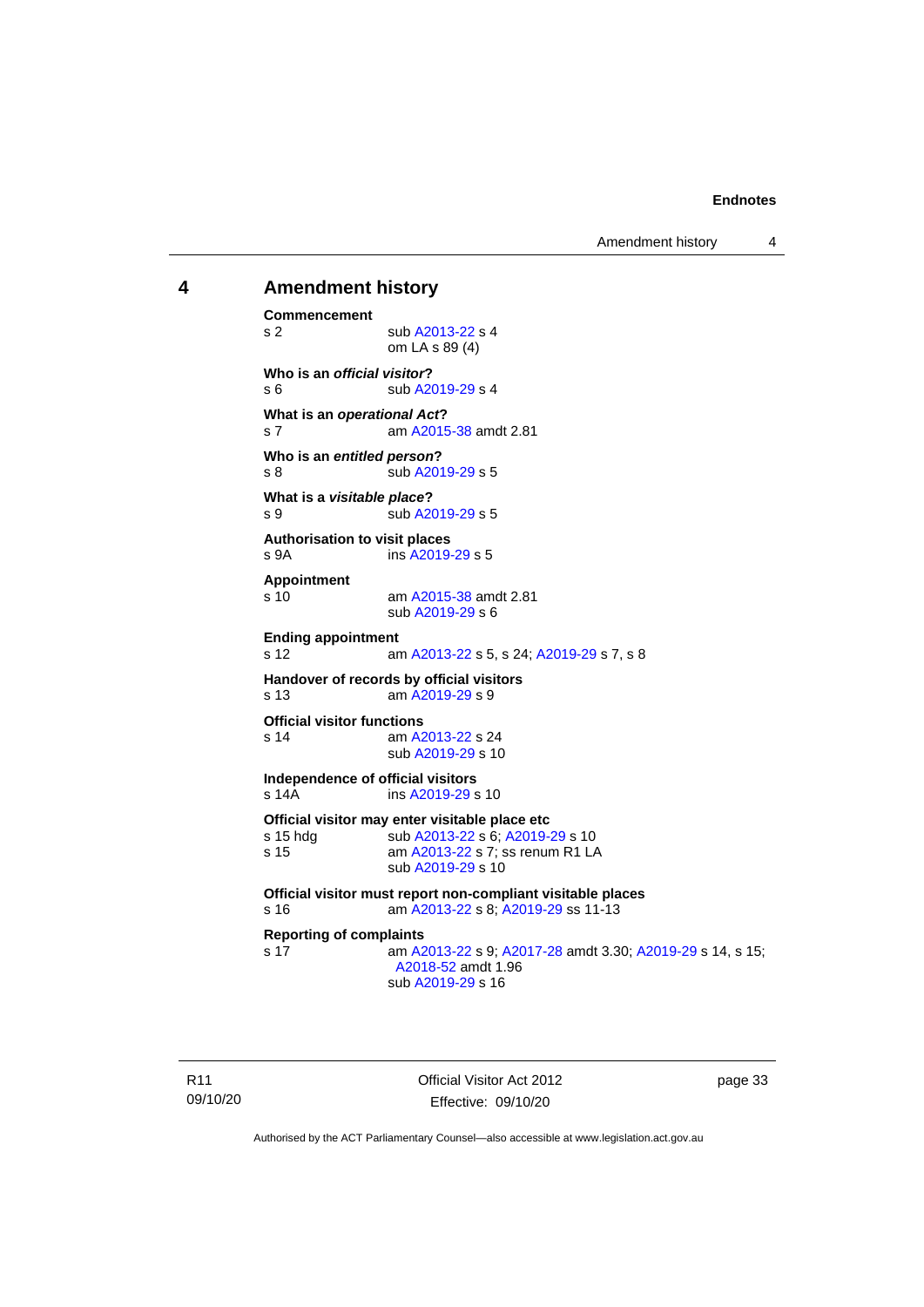4 Amendment history

```
Assistance to official visitors
s 18 am A2013-22 s 10, s 11; A2019-29 s 17, s 18; A2019-29 s 19; 
                 ss renum R9 LA
Offences—failure to provide assistance etc
s 19 am A2013-22 s 12
Visits and complaints
 A2013-22 s 13
Operating entity must let entitled people know about official visitors
s 20 am A2019-29 s 20
Requests to meet official visitor
s 21 am A2013-22 s 14; A2019-29 s 21, s 22
Complaints to official visitors
s 22 am A2019-29 s 23, s 24
Visit and complaint guidelines
 A2013-22 s 15
s 23 am A2013-22 s 16, s 24
               om A2019-29 s 25
Official visitors board
pt 5A hdg ins A2013-22 s 17
Establishment of official visitors board
s 23A ins A2013-22 s 17
Membership of official visitors board
s 23B ins A2013-22 s 17
                am A2016-13 amdts 1.98-1.100; pars renum R4 LA; A2017-28
                amdt 3.31; A2019-29 s 26, s 27
Official visitors board functions
s 23C ins A2013-22 s 17
               sub A2019-29 s 28
Official visitors board procedure
s 23D ins A2013-22 s 17
               am A2016-13 amdt 1.101; A2019-29 s 29
Board annual report<br>s 23DA in
                 A2019-29 s 30
                am A2020-11 amdt 1.61
               (3A), (3B) exp 8 October 2020 (s 23DA (3B))
Register of visitable places
s 23DB ins A2019-29 s 31; A2019-29 s 32; pars renum R9 LA
Voting at meetings
 A2016-13; A2019-29 s 33
```
page 34 Official Visitor Act 2012 Effective: 09/10/20

R11 09/10/20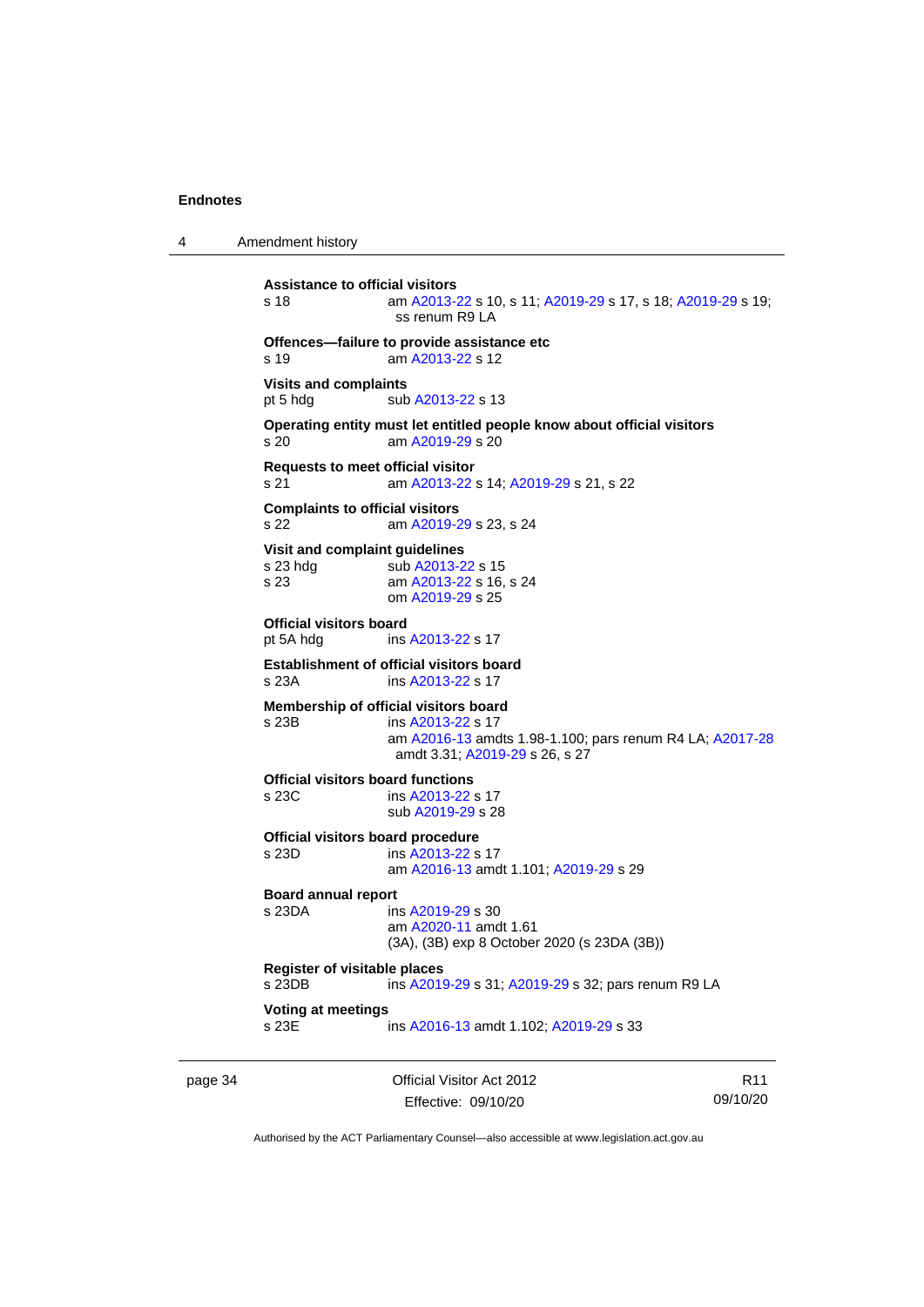```
Minister may make guidelines<br>s 23F ins A2019-2
                 A2019-29 s 34
Protection of officials from liability
s 24 am A2013-22 s 18; pars renum R1 LA; A2019-29 s 35; 
                 pars renum R9 LA
Offences—use or divulge protected information
s 25 am A2013-22 s 19
Approved forms
s 26 am A2017-28 amdt 3.32
Legislation amended—sch 1
s 28 om LA s 89 (3)
Transitional
pt 10 hdg exp 1 September 2015 (s 54)
Definitions—pt 10
s 50 exp 1 September 2015 (s 54)
                def commencement day exp 1 September 2015 (s 54)
                def operational Act exp 1 September 2015 (s 54)
Unfinished complaints to official visitors
s 51 exp 1 September 2015 (s 54)
Existing appointments
s 52 exp 1 September 2015 (s 54)
Transitional regulations
s 53 exp 1 September 2015 (s 54)
Expiry—pt 10
s 54 exp 1 September 2015 (s 54)
Transitional—Mental Health Act 2015
pt 11 hdg ins A2015-38 amdt 2.82
                exp 1 September 2016 (s 62)
Definitions—pt 11
                A2015-38 amdt 2.82
                exp 1 September 2016 (s 62)
                def commencement day ins A2015-38 amdt 2.82
                   exp 1 September 2016 (s 62)
                def repealed Act ins A2015-38 amdt 2.82
                   exp 1 September 2016 (s 62)
Continued appointment
s 61 ins A2015-38 amdt 2.82
                exp 1 September 2016 (s 62)
```
R11 09/10/20 Official Visitor Act 2012 Effective: 09/10/20

page 35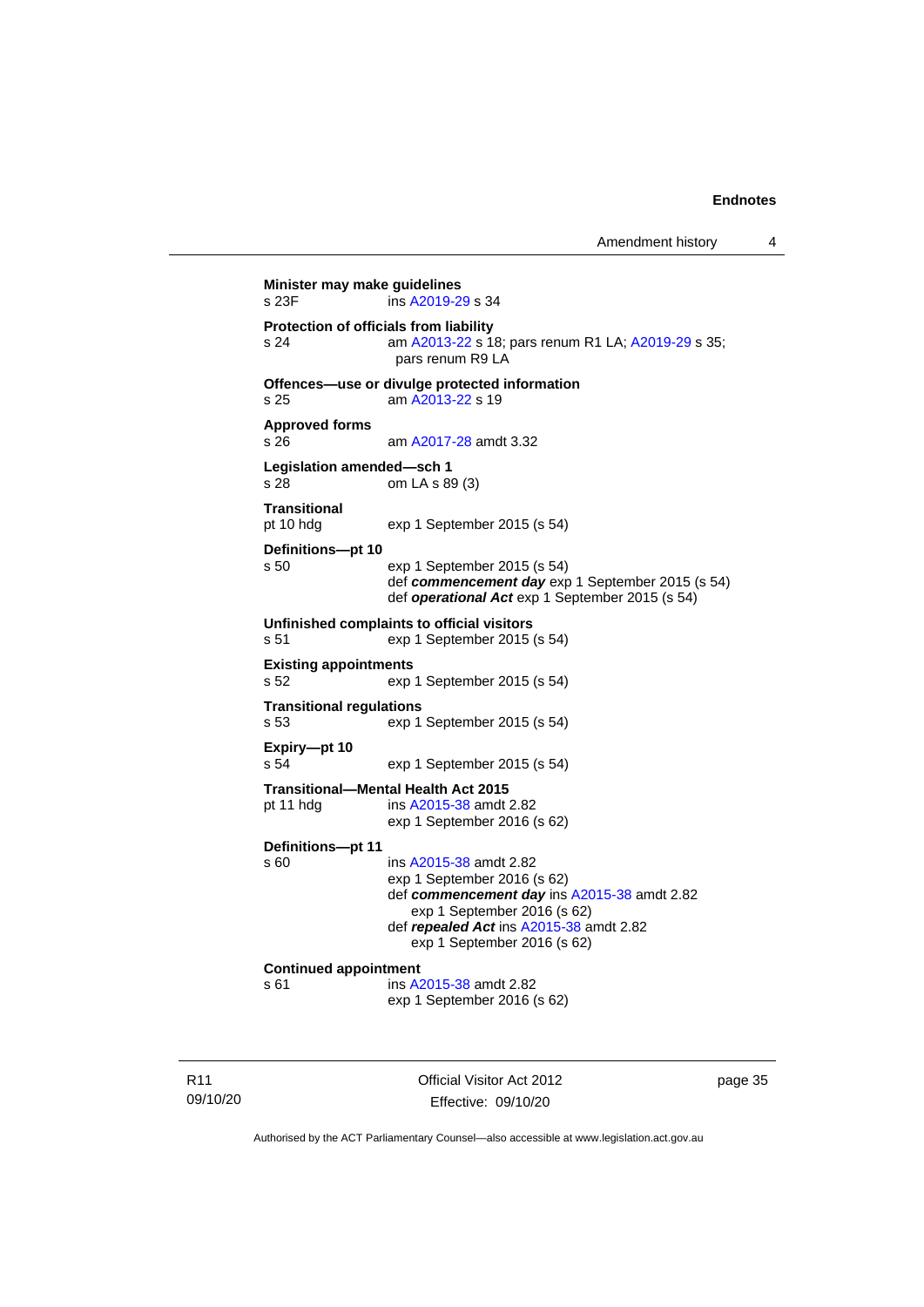4 Amendment history

```
Expiry—pt 11
                  A2015-38 amdt 2.82
                  exp 1 September 2016 (s 62)
Consequential amendments
sch 1 hdg om LA s 89 (3)
Children and Young People Act 2008
sch 1 pt 1.1 om LA s 89 (3)
Corrections Management Act 2007
sch 1 pt 1.2 om LA s 89 (3)
Disability Services Act 1991
sch 1 pt 1.3 om LA s 89 (3)
New section 9A<br>sch 1 amdt 1.27
                   A2013-22 s 20
New section 11
sch 1 amdt 1.28 om A2013-22 s 20
Housing Assistance Act 2007
sch 1 pt 1.4 om LA s 89 (3)
Legislation Act 2001
                  om LA s 89 (3)
Mental Health (Treatment and Care) Act 1994<br>sch 1 pt 1.6 com LA s 89 (3)
                  om LA s 89 (3)
Territory Records Regulation 2009
sch 1 pt 1.7 om LA s 89 (3)
Dictionary
dict am A2013-22 s 21; A2016-13 amdt 1.103; A2018-52
                   amdt 1.97
                  def entitled person sub A2019-29 s 36
                  def health record ins A2013-22 s 22
                  def investigative entity am A2016-13 amdt 1.104
                      om A2017-28 amdt 3.33
                  def official visitor sub A2019-29 s 36
                  def official visitors board ins A2013-22 s 22
                  def official visitors executive officer ins A2019-29 s 37
                  def operating entity am A2013-22 s 23
                  def operational Minister sub A2019-29 s 38
                  def relevant director-general sub A2019-29 s 38
                  def senior practitioner ins A2019-29 s 39
                  def visitable place sub A2019-29 s 40
```
page 36 Official Visitor Act 2012 Effective: 09/10/20

R11 09/10/20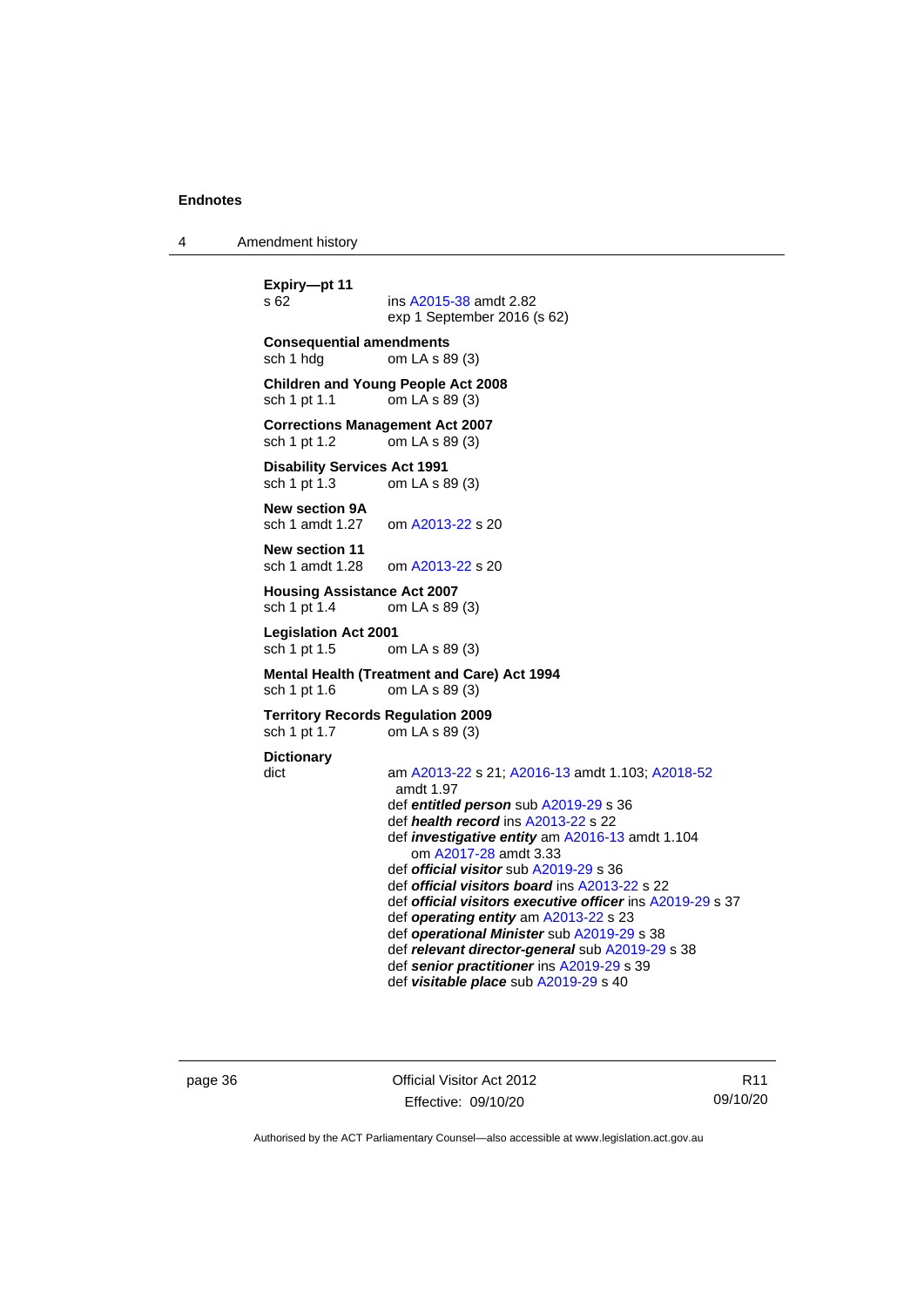#### <span id="page-42-0"></span>**5 Earlier republications**

Some earlier republications were not numbered. The number in column 1 refers to the publication order.

Since 12 September 2001 every authorised republication has been published in electronic pdf format on the ACT legislation register. A selection of authorised republications have also been published in printed format. These republications are marked with an asterisk (\*) in column 1. Electronic and printed versions of an authorised republication are identical.

| <b>Republication</b><br>No and date | <b>Effective</b>            | Last<br>amendment<br>made by | <b>Republication</b><br>for                            |
|-------------------------------------|-----------------------------|------------------------------|--------------------------------------------------------|
| R <sub>1</sub><br>1 Sept 2013       | 1 Sept 2013-<br>1 Sept 2015 | A2013-22                     | new Act and<br>amendments by<br>A2013-22               |
| R <sub>2</sub><br>2 Sept 2016       | 2 Sept 2015-<br>29 Feb 2016 | A2013-22                     | expiry of<br>transitional<br>provisions (pt 10)        |
| R <sub>3</sub>                      | 1 Mar 2016-                 | A2015-38                     | amendments by                                          |
| 1 Mar 2016                          | 31 Mar 2016                 |                              | A2015-38                                               |
| R <sub>4</sub>                      | 1 Apr 2016-                 | A2016-13                     | amendments by                                          |
| 1 Apr 2016                          | 1 Sep 2016                  |                              | A2016-13                                               |
| R <sub>5</sub><br>2 Sept 2016       | 2 Sept 2016-<br>10 Oct 2017 | A2016-13                     | expiry of<br>transitional<br>provisions (pt 11)        |
| R <sub>6</sub>                      | 11 Oct 2017-                | A2017-28                     | amendments by                                          |
| 11 Oct 2017                         | 2 Oct 2019                  |                              | A2017-28                                               |
| R7                                  | 3 Oct 2019-                 | A2019-29                     | amendments by                                          |
| 3 Oct 2019                          | 30 Nov 2019                 |                              | A2019-29                                               |
| R <sub>8</sub><br>1 Dec 2019        | 1 Dec 2019-<br>1 Apr 2020   | A2019-29                     | amendments by<br>A2018-52 as<br>amended by<br>A2019-18 |
| R <sub>9</sub>                      | 2 Apr 2020-                 | A2019-29                     | amendments by                                          |
| 2 Apr 2020                          | 7 Apr 2020                  |                              | A2019-29                                               |
| R <sub>10</sub>                     | 8 Apr 2020-                 | A2020-11                     | amendments by                                          |
| 8 Apr 2020                          | 8 Oct 2020                  |                              | A2020-11                                               |

#### R11 09/10/20

Official Visitor Act 2012 Effective: 09/10/20

page 37